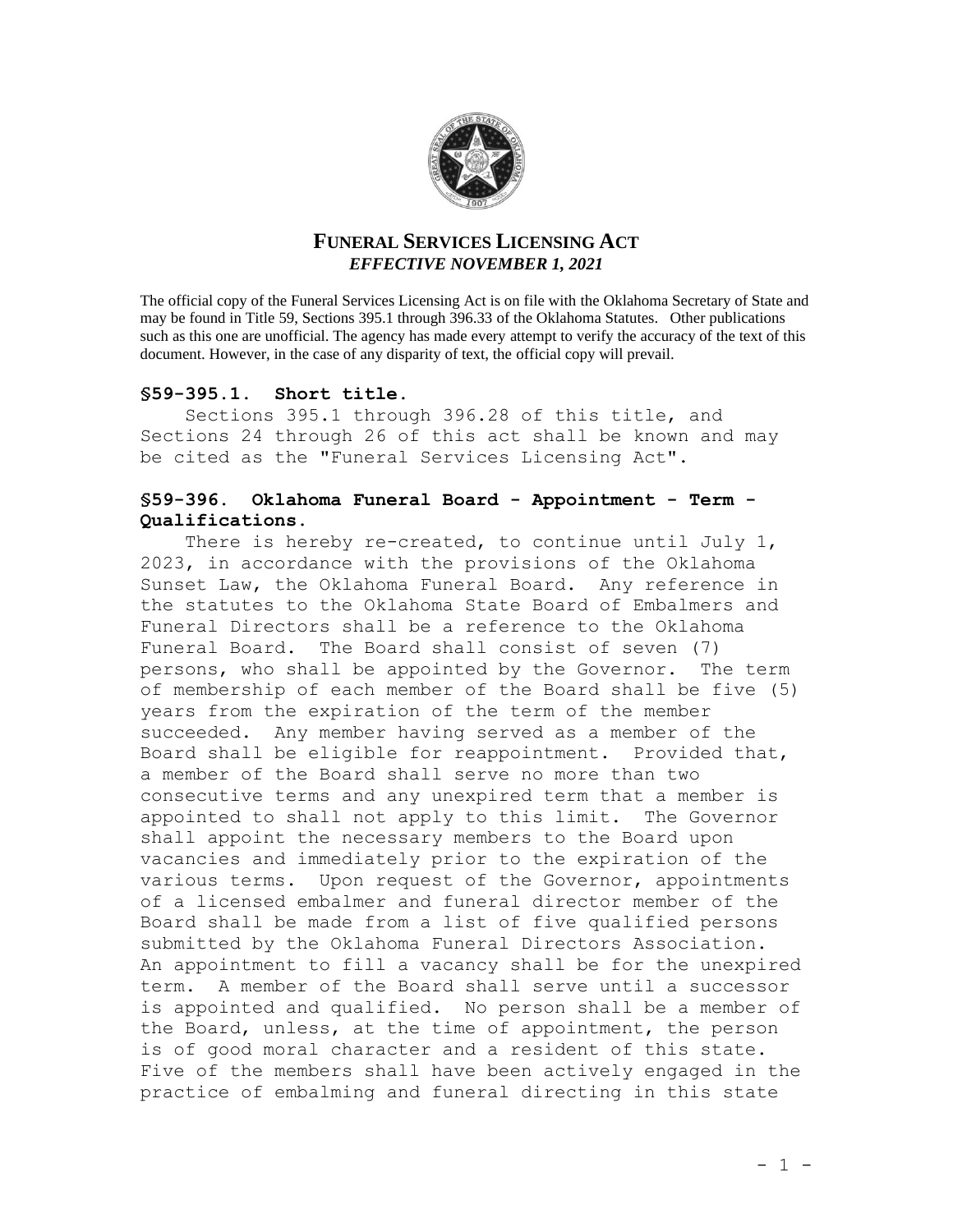for not less than seven (7) consecutive years immediately prior to the appointment of the person, shall have an active license as provided by the Funeral Services Licensing Act, shall keep the license effective, and remain a resident of this state during the entire time the person serves on the Board. Two of the members of the Board shall be chosen from the general public, one of whom shall, if possible, be a person licensed and actively engaged in the health care field, and shall not be licensed funeral directors or embalmers or have any interest, directly or indirectly, in any funeral establishment or any business dealing in funeral services, supplies or equipment. These two members shall be appointed to serve for five-year terms.

### **§59-396.1. Oath of office.**

Members of said Board, before entering upon their duties, shall take and subscribe to the oath of office provided for state officers, and the same shall be filed in the office of the Secretary of State.

#### **§59-396.1A. Removal of Board members.**

The Governor shall remove from membership of the Oklahoma Funeral Board, at any time, any member of the Board for continued neglect of duty required by the Funeral Services Licensing Act, conduct involving moral turpitude or any violation of the provisions of Section 396.12c of this title.

## **§59-396.1B. Expenses of Board members - Executive director - Other personnel.**

All of the members of the Oklahoma Funeral Board shall be reimbursed for travel expenses incident to attendance upon the business of the Board as provided in the State Travel Reimbursement Act. The Board is hereby authorized to employ an executive director at an annual salary to be set by the Board, payable monthly, and to rent and equip an office therefor in some city in the state to be selected by the Board. The Board shall not employ any of its members for a period of three (3) years following their expiration of term of office. The executive director shall keep such books, records, and perform such other lawful duties as are required by or placed upon the executive director by the Board, and shall be entitled to receive traveling expenses while in the performance of the duties as directed and prescribed by the Board. The executive director shall not accept any employment from any funeral home or wholesale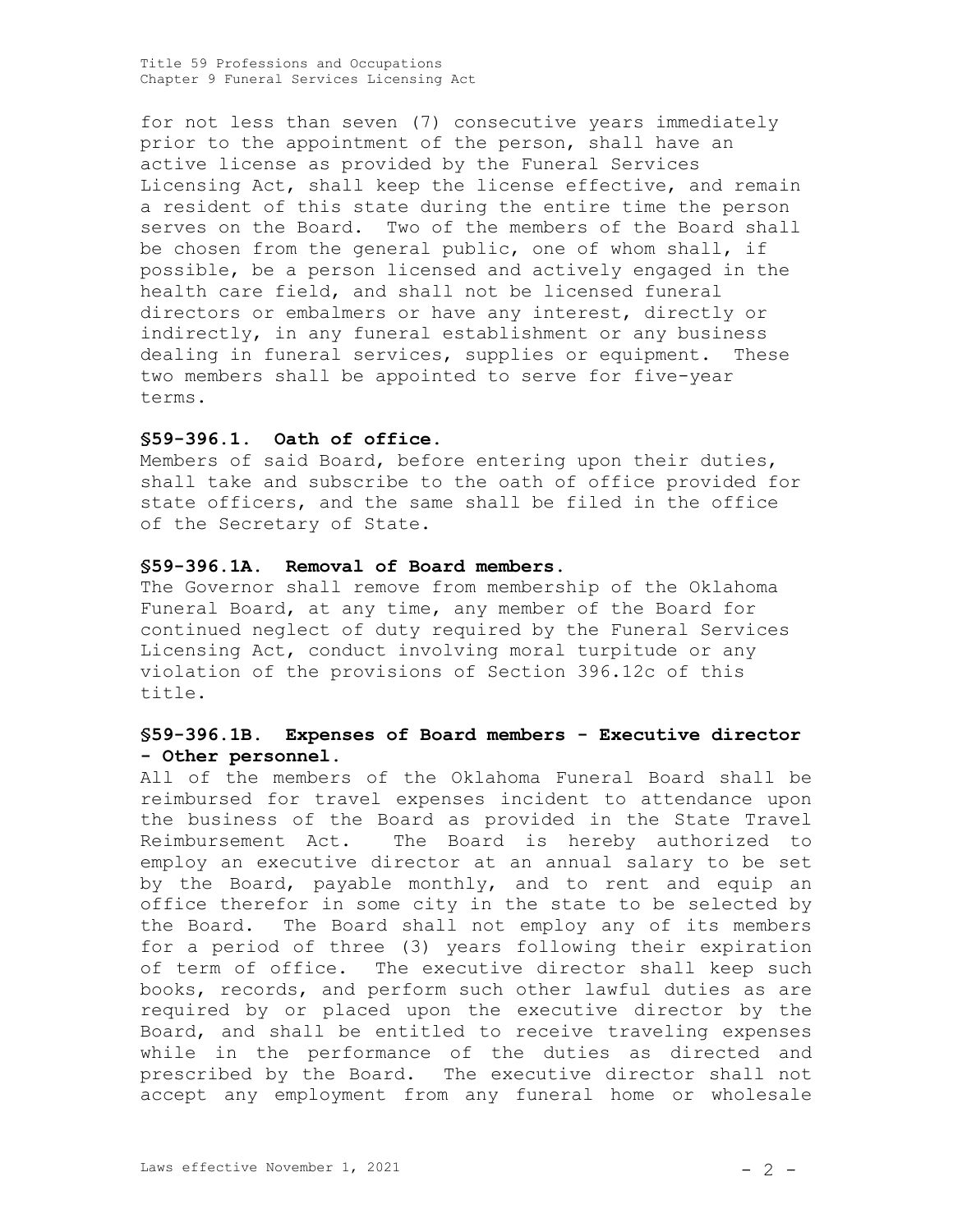house dealing in funeral supplies or equipment while acting as the executive director. The Board shall have the right and authority to employ necessary personnel to carry out the provisions of the Funeral Services Licensing Act. The expenses of the Board shall at no time exceed the monies available to the Fund of the Oklahoma Funeral Board.

# **§59-396.1C. Executive director of Board - Powers and duties – Collection and disposition of funds**.

The executive director of the Board shall keep and preserve all records of the Board, issue all necessary notices to the embalmers, funeral directors and apprentices of the state, and perform such other duties as may be imposed upon the executive director by the Board. The executive director is hereby authorized and empowered to collect, in the name and on behalf of the Board, the fees prescribed in the Funeral Services Licensing Act, and all fees so collected shall at the end of each month be deposited by the executive director with the State Treasurer. The State Treasurer shall place ten percent (10%) of the money so received in the general fund of the state, and the balance in a special fund to be known as the "Fund of the Oklahoma Funeral Board". Payment from the fund shall be upon warrants drawn by the State Treasurer against claims submitted by the Board to the Director of the Office of Management and Enterprise Services for approval and payment. All monies so received by the fund may be used by the Board in carrying out the provisions of the Funeral Services Licensing Act.

## **§59-396.2. Definitions.**

As used in the Funeral Services Licensing Act: 1. "Embalmer" means a person who disinfects or preserves dead human remains, entire or in part, by the use of chemical substances, fluids or gases in the remains, or by the introduction of same into the remains by vascular or hypodermic injection, or by direct application into organs or cavities;

2. "Funeral director" means a person who:

- a. is engaged in or conducts or represents themselves as being engaged in preparing for the burial or disposal and directing and supervising the burial or disposal of dead human remains,
- b. is engaged in or conducts or represents themselves as being engaged in maintaining a funeral establishment for the preparation and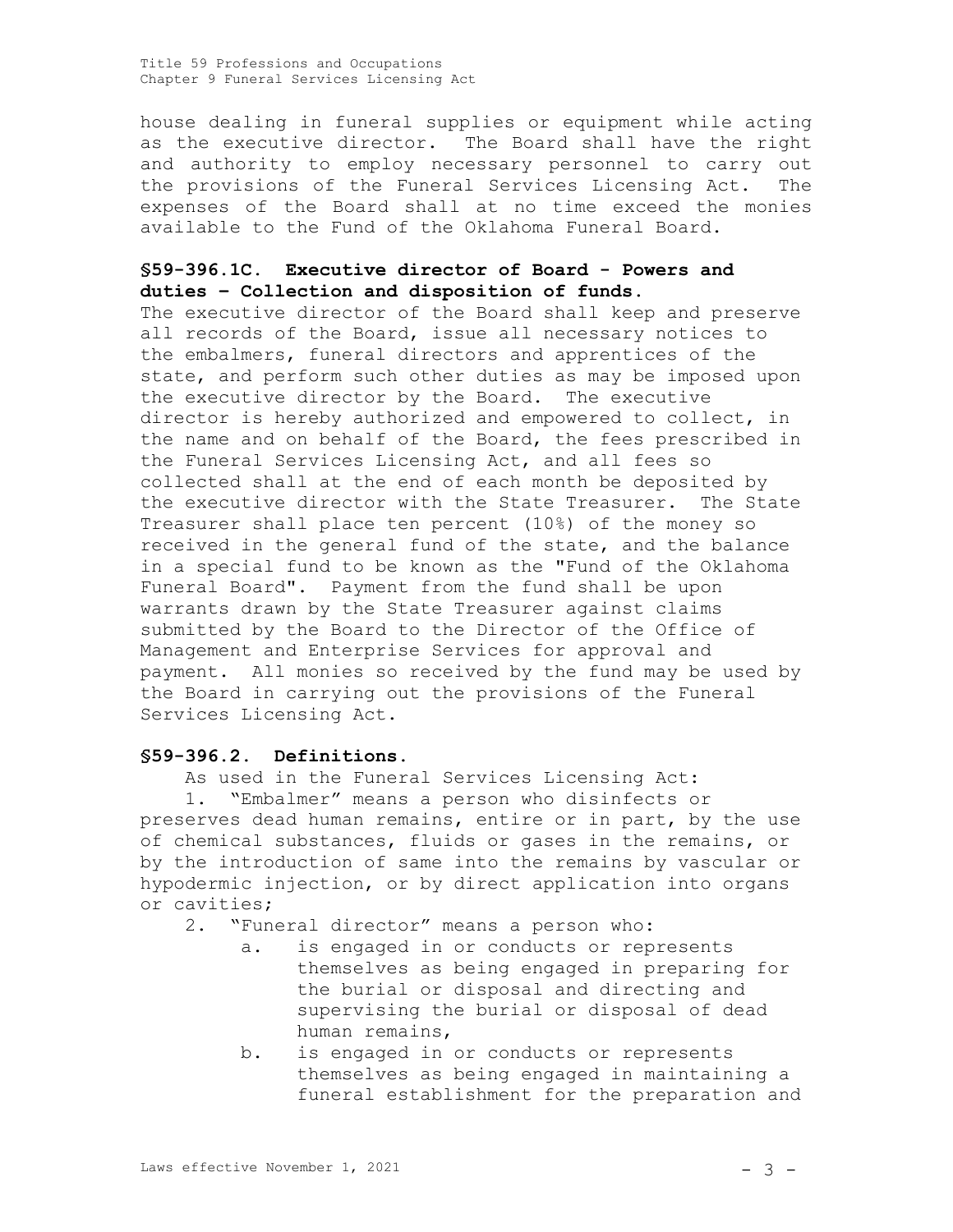the disposition, or for the care of dead human remains,

- c. uses, in connection with the name of the person or funeral establishment, the words "funeral director" or "undertaker" or "mortician" or any other title implying that the person is engaged as a funeral director,
- d. sells funeral service merchandise to the public, or
- e. is responsible for the legal and ethical operation of a crematory;

3. "Funeral establishment" means a place of business used in the care and preparation for burial, commercial embalming, or transportation of dead human remains, or any place where any person or persons shall hold forth and be engaged in the profession of undertaking or funeral directing;

4. "Apprentice" means a person who is engaged in learning the practice of embalming or the practice of funeral directing, as the case may be, under the instruction and personal supervision of a duly licensed embalmer or a duly licensed funeral director of and in the State of Oklahoma, pursuant to the provisions of the Funeral Services Licensing Act, and who is duly registered as such with said Board;

5. "Board" means the Oklahoma Funeral Board;

6. "Directing a funeral" or "funeral directing" means directing funeral services from the time of the first call until final disposition or release to a common carrier or release to next of kin of the deceased or the designee of the next of kin;

7. "First call" means the beginning of the relationship and duty of the funeral director to take charge of dead human remains and have such remains prepared by embalming, cremation, or otherwise, for burial or disposition, provided all laws pertaining to public health in this state are complied with. First call does not include calls made by ambulance, when the person dispatching the ambulance does not know whether or not dead human remains are to be picked up;

8. "Personal supervision" means the physical presence of a licensed funeral director or embalmer at the specified time and place of the providing of acts of funeral service;

9. "Commercial embalming establishment" means a fixed place of business consisting of an equipped preparation room, and other rooms as necessary, for the specified purpose of performing preparation and shipping services of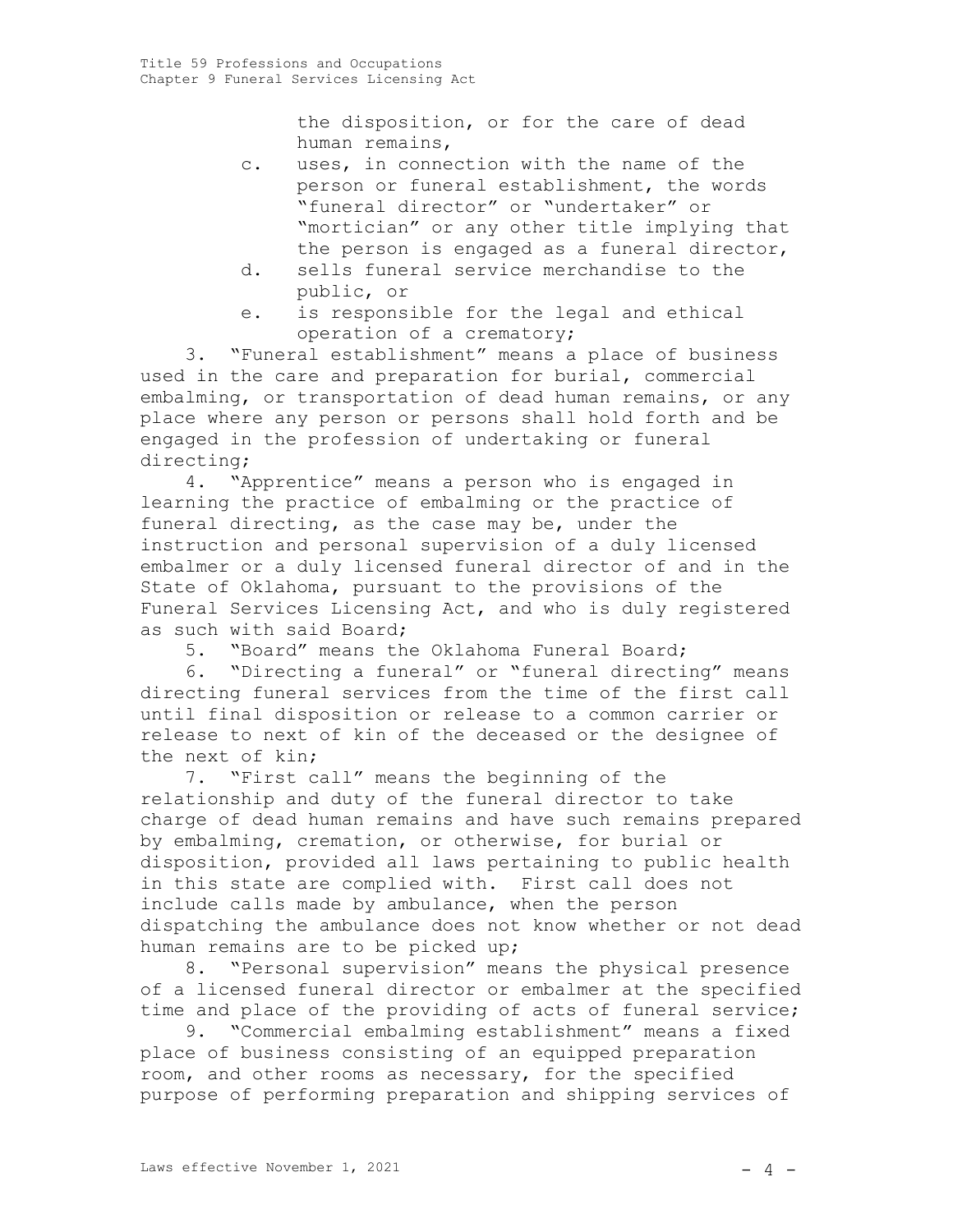dead human remains to funeral establishments inside and outside this state;

10. "Funeral service merchandise or funeral services" means those products and services normally provided by funeral establishments and required to be listed on the General Price List of the Federal Trade Commission, 15 U.S.C., Section 57a(a), including, but not limited to, the sale of burial supplies and equipment, but excluding the sale by a cemetery of lands or interests therein, services incidental thereto, markers, memorials, monuments, equipment, crypts, niches or outer enclosures;

11. "Outer enclosure" means a grave liner, grave box, or grave vault;

12. "Funeral director in charge" means an individual licensed as both a funeral director and embalmer designated by a funeral service establishment, commercial embalming establishment, or crematory who is responsible for the legal and ethical operation of the establishment and is accountable to the Board;

13. "Authorizing agent" means a person legally entitled to order the cremation or final disposition of particular human remains pursuant to Section 1151 or 1158 of Title 21 of the Oklahoma Statutes; and

14. "Cremation" means the technical process, using heat and flame, or heat and pressure, that reduces human remains to bone fragments. The reduction takes place through heat and evaporation, or through alkaline hydrolysis. Cremation shall include, but not be limited to, the processing and pulverization of the bone fragments.

15. "Crematory" means a structure containing a furnace or alkaline hydrolysis vessel used or intended to be used for the cremation of human remains. The term includes a facility that cremates human remains through alkaline hydrolysis.

#### **§59-396.2a. Board - Additional powers and duties.**

In addition to any other powers and duties imposed by law, the Oklahoma Funeral Board shall have the power and duty to:

1. Prescribe and promulgate rules necessary to effectuate the provisions of the Funeral Services Licensing Act, and to make orders as it may deem necessary or expedient in the performance of its duties;

2. Prepare, conduct and grade examinations, written or oral, of persons who apply for the issuance of licenses to them;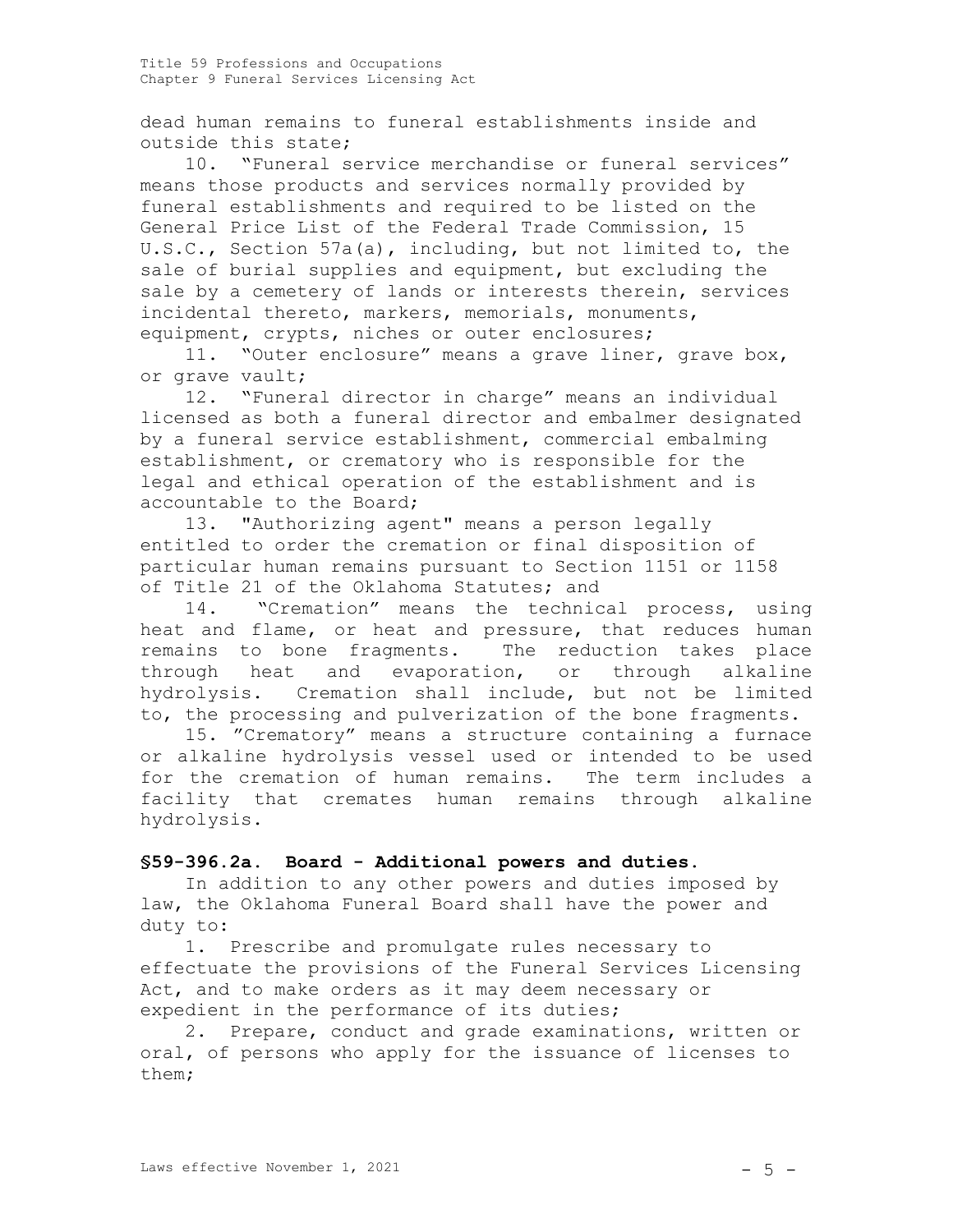3. Determine the satisfactory passing score on such examinations and issue licenses to persons who pass the examinations or are otherwise entitled to licensure;

4. Determine eligibility for licenses and certificates of apprenticeship;

5. Issue licenses for funeral directors, embalmers, funeral establishments, commercial embalming establishments, and crematories;

6. Issue certificates of apprenticeship;

7. Upon good cause shown, as hereinafter provided, deny the issuance of a license or certificate of apprenticeship or suspend, revoke or refuse to renew licenses or certificates of apprenticeship, and upon proper showing, to reinstate them;

8. Review, affirm, reverse, vacate or modify its order with respect to any such denial, suspension, revocation or refusal to renew;

9. Establish and levy administrative penalties against any person or entity who violates any of the provisions of the Funeral Services Licensing Act or any rule promulgated pursuant thereto;

10. Obtain an office, secure facilities and employ, direct, discharge and define the duties and set the salaries of office personnel as deemed necessary by the Board;

11. Initiate disciplinary, prosecution and injunctive proceedings against any person or entity who violates any of the provisions of the Funeral Services Licensing Act or any rule promulgated pursuant thereto;

12. Investigate alleged violations of the Funeral Services Licensing Act or of the rules, orders or final orders of the Board;

13. Promulgate rules of conduct governing the practice of licensed funeral directors, embalmers, funeral establishments, and commercial embalming establishments and sale of funeral service merchandise;

14. Keep accurate and complete records of its proceedings and certify the same as may be appropriate;

15. Request prosecution by the district attorney or the Attorney General of this state of any person or any violation of the Funeral Services Licensing Act;

16. When it deems appropriate, confer with the Attorney General of this state or the assistants of the Attorney General in connection with all legal matters and questions;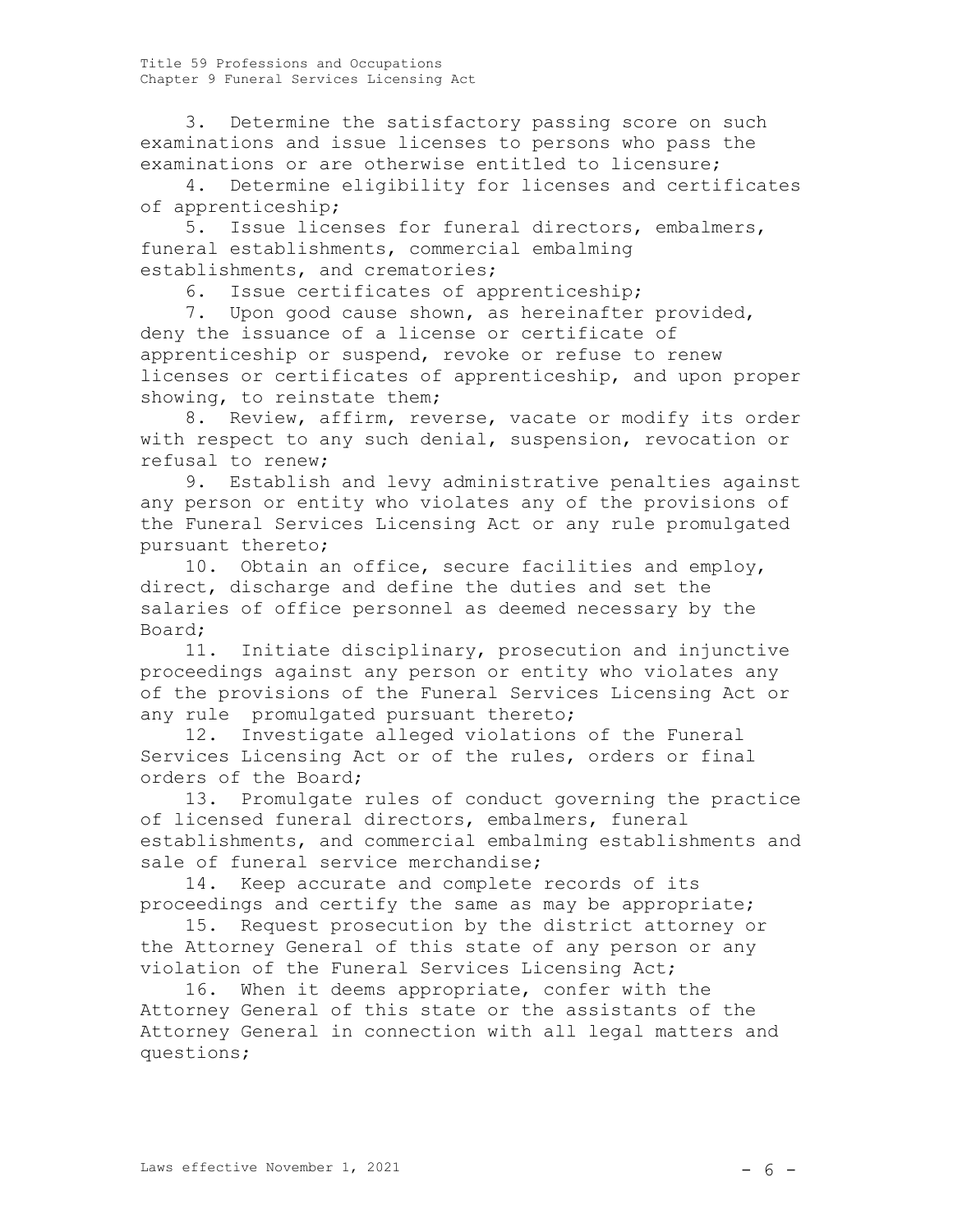17. Take such other action as may be reasonably necessary or appropriate to effectuate the Funeral Services Licensing Act;

18. Promulgate rules, issue licenses, and regulate crematories pursuant to the Funeral Services Licensing Act;

19. Issue temporary licenses to a funeral establishment when its facilities are destroyed or damaged in order that the funeral establishment can continue to operate. During the effective period of the temporary license, the Board may waive certain licensing requirements if the funeral establishment is making a good faith effort to rebuild or restore its operations in order to meet all licensing requirements; and

20. Promulgate rules for continuing education for licensees pursuant to Section 8 of this act.

21. Approve course providers and course curriculum for licensure of a funeral director.

# **§59-396.3. Qualifications and examination of funeral directors and embalmers - Approved schools.**

A. The Oklahoma Funeral Board shall determine the qualifications necessary to enable any person to practice as a funeral director or embalmer, and prescribe the requirements for a funeral establishment or commercial embalming establishment. The Board shall examine all applicants for licenses to practice as a funeral director or embalmer. The Board shall issue the proper licenses to applicants who successfully pass such examination and qualify pursuant to any additional requirements the Board may prescribe.

B. 1. Except as provided in subsection C of this section, the minimum requirements for a license to practice funeral directing or embalming, or both, are as follows: The minimum requirements for a license to practice funeral directing or embalming, or both, are as follows:

An applicant for a license to practice funeral directing or embalming shall be at least twenty (20) years of age, a legal resident of this state, a citizen or permanent resident of the United States. In addition, an applicant shall have at least sixty (60) semester hours of study earned, measured in quarter or clock hours, from a regionally accredited college or university, shall be a graduate of a program of mortuary science accredited by the American Board of Funeral Service Education, and have served one (1) year as a registered apprentice. The applicant may serve as a registered apprentice prior to enrollment in an approved school of mortuary science, or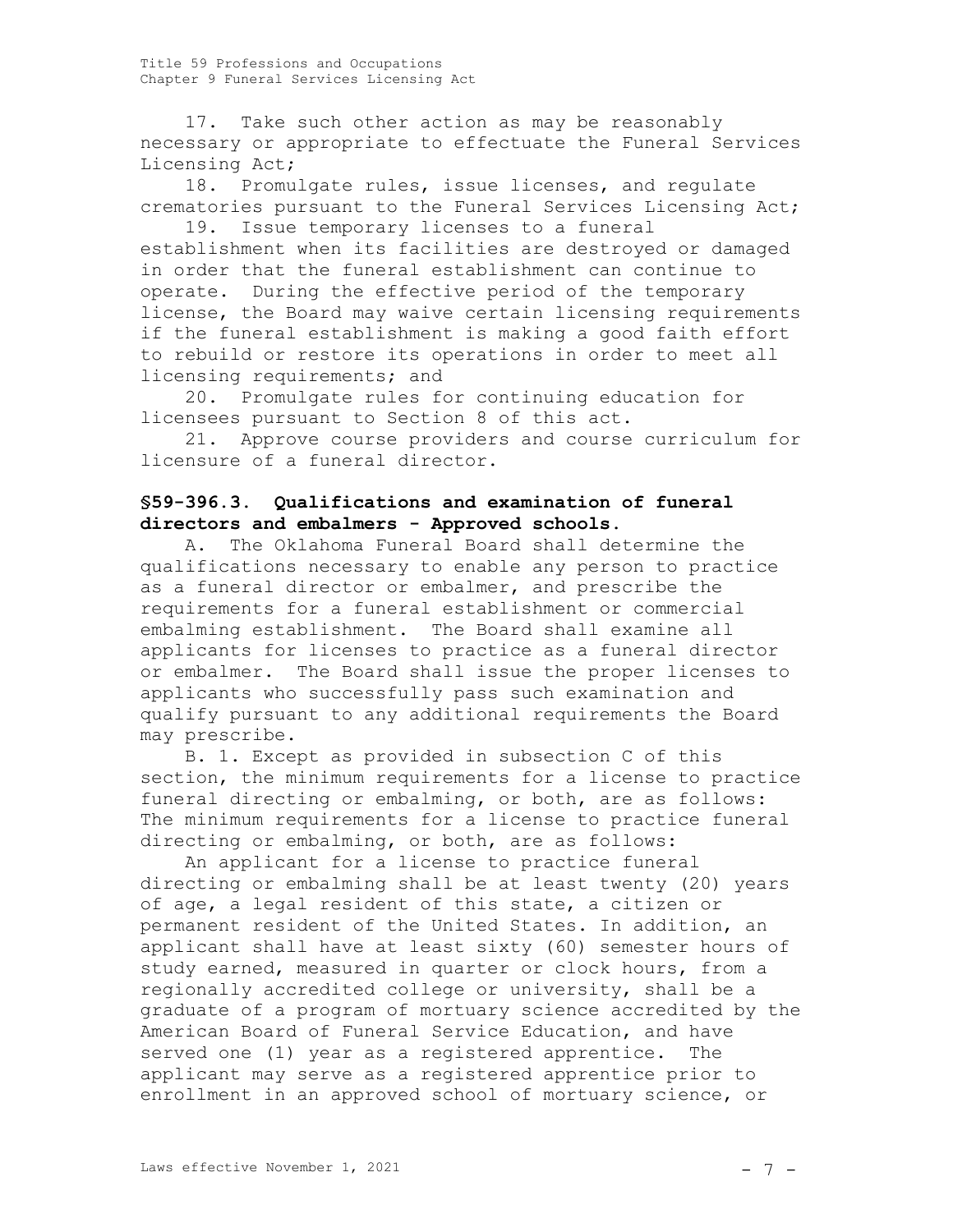subsequent to graduation from the school and pass the International Conference of Funeral Service Examining Board National Board Science Examination and/or Arts Examination with a 75 or higher on each exam.

2. Curriculum of study for an embalmer and/or funeral director is a program of mortuary science which shall be that prescribed by the American Board of Funeral Service Education.

C. 1. If a person chooses not to meet the qualifications in subsection B of this section for a funeral director, the person may alternatively qualify for a license to practice funeral directing, but not embalming, upon meeting the eligibility requirements of this subsection as follows: An applicant for a license to practice funeral directing shall be at least twenty (20) years of age, a legal resident of this state, a citizen or permanent resident of the United States. An applicant is required to complete a funeral director course of study approved by the Oklahoma Funeral Board and that is administered by program of mortuary science accredited by the American Board of Funeral Service Education (ABFSE). The funeral director course of Study shall include at least thirty (30) semester hours or Equivalent closely following the ABFSE curriculum standard, limited to only: Business Management, Cremation, Social Sciences/Humanities, Legal, Ethical, Regulatory, plus essential elements of embalming, restorative art, general concerns when dealing with human remains, a practicum experience and preparation for the required board exams. In addition to the funeral director course of study the applicant is required to complete at least sixty (60) additional semester hours of study earned, measured in quarter or clock hours, from a regionally accredited college or university and must complete a twelve-month minimum term as a registered apprentice with employment at a licensed establishment and must have assisted with twenty-five arrangement conferences and assisted with twenty five separate funeral or memorial services under the supervision of a licensed funeral director in this state. The applicant may serve as a registered apprentice prior to enrollment in an approved school of mortuary science, concurrently while in mortuary school, or subsequent to completion of the funeral director course of study.

2. Curriculum of study for a funeral director license shall be in a program of mortuary science which shall be that prescribed by the Oklahoma Funeral Board. An applicant must pay all fees as provided in Section 396.4 of this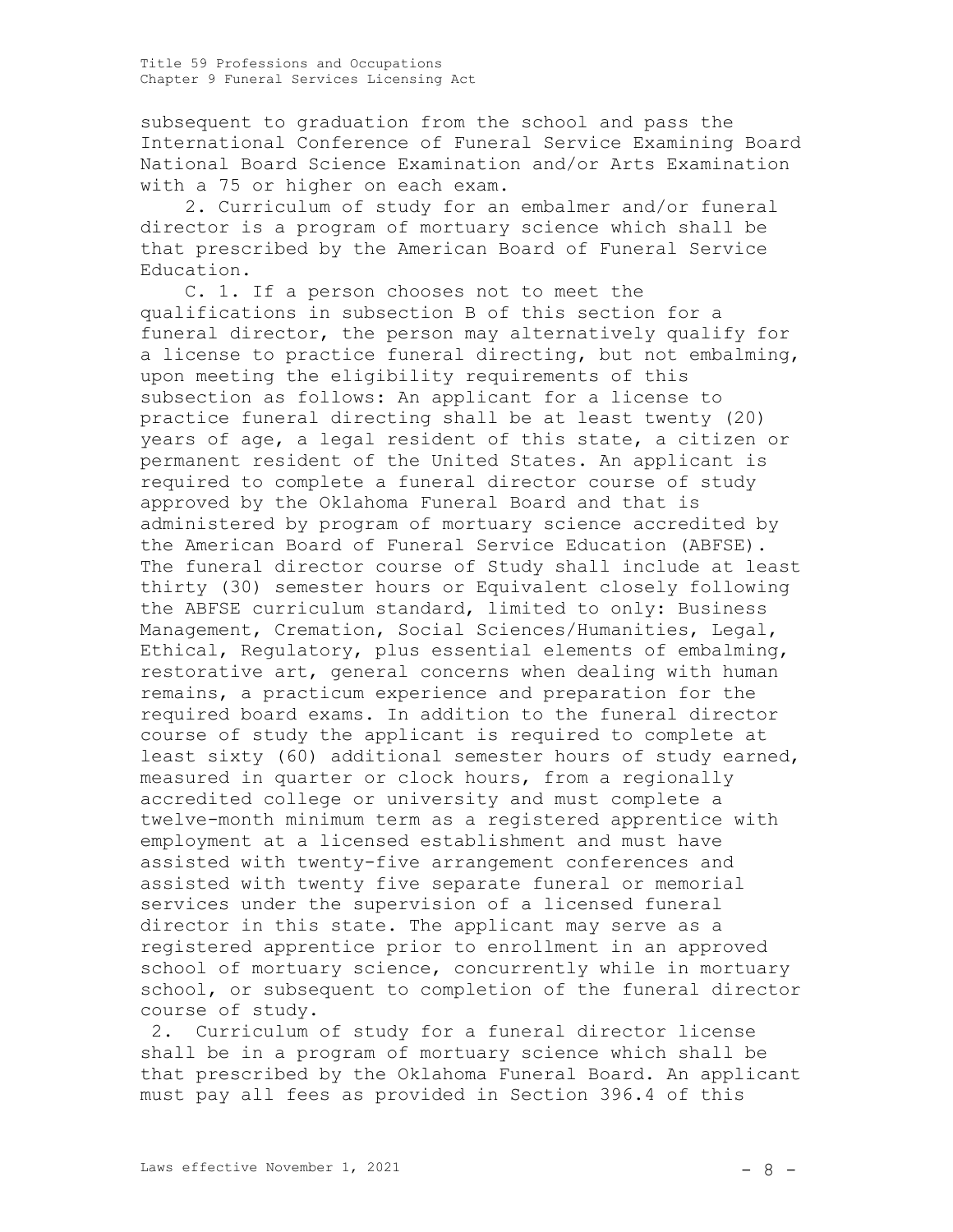title and pass an exam provided by the International Conference of Funeral Service Examining Board with a seventy-five (75) or higher as well as pass a law exam provided by the Oklahoma Funeral Board, with a seventy-five (75) or higher. A license to practice as a funeral director issued pursuant to this subsection shall be restricted to funeral director, and the licensee shall not be eligible to practice as the funeral director in charge as defined in Section 396.2 of this title.

D. The Board shall issue the appropriate license to any qualified applicant whose application has been approved by the Board, and who has paid the fees required by Section 396.4 of this title, has passed the required examinations with a seventy five (75) or higher score and has demonstrated to the Board proficiency as an embalmer or funeral director.

E. The Board shall maintain for public inspection a list of all accredited schools of embalming and mortuary science.

F. Each funeral director in charge as defined in Section 396.2 of this title shall have a current dual funeral director and embalmer license. A funeral director in charge of a funeral service establishment or crematory that does not have a current dual funeral director and embalmer license on the effective date of this act shall be considered to be grandfathered and may serve as funeral director in charge of any funeral service establishment or crematory in accordance with rules prescribed by the Board, but shall not serve as funeral director in charge of a commercial embalming establishment which shall require a current dual funeral director and embalmer license.

## **§59-396.3a. Persons and businesses required to be licensed.**

The following persons, professions and businesses shall be required to be licensed pursuant to the Funeral Services Licensing Act:

- 1. Any person engaged or who may engage in:
	- a. the practice or profession of funeral directing or embalming,
	- b. maintaining the business of a funeral establishment or commercial embalming establishment,
	- c. the sale of any funeral service merchandise, or
	- d. providing funeral services; and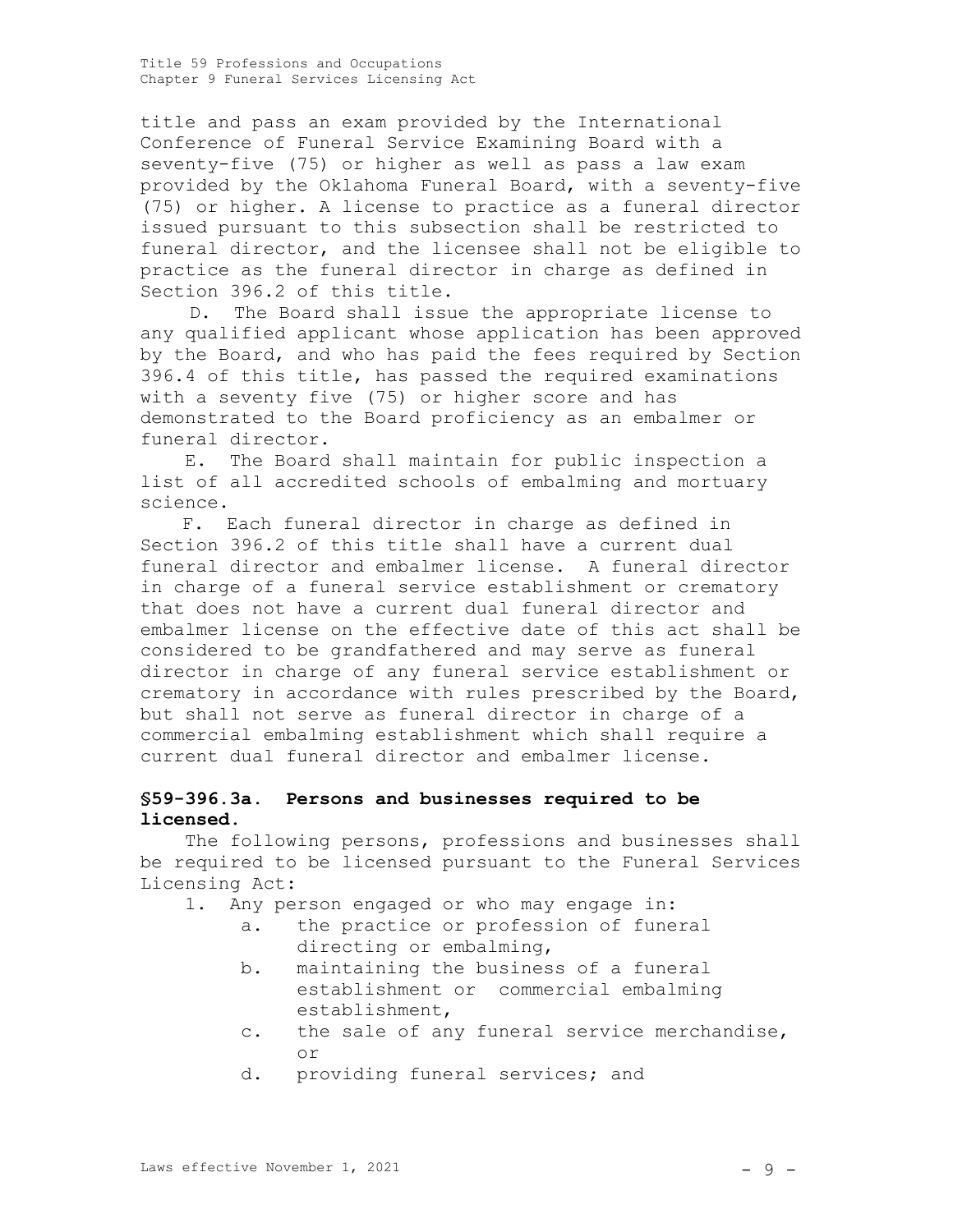2. Any funeral establishment or commercial embalming establishment.

## **§59-396.4. Fees.**

A. 1. The Oklahoma Funeral Board shall set fees pursuant to rule for all licenses, registrations, examinations and renewals required by the Funeral Services Licensing Act.

2. Until the Oklahoma Funeral Board sets fees pursuant to rule, the following shall be the fees charged for the licenses, registrations, and examinations required by the Funeral Services Licensing Act:

| Funeral Director License or Renewal                      | \$75.00  |
|----------------------------------------------------------|----------|
| Embalmer License or Renewal                              | \$75.00  |
| Registration for Funeral<br>Director/Embalmer Apprentice | \$150.00 |
| Extension of Funeral Director<br>/Embalmer Apprentice    | \$150.00 |
| Embalmer Examination                                     | \$100.00 |
| Funeral Director Examination                             | \$100.00 |
| State Law Examination                                    | \$100.00 |
| Funeral Establishment License or<br>Renewal              | \$250.00 |
| Commercial Embalming Establishment<br>License or Renewal | \$250.00 |
| Reciprocal License for Funeral<br>Director or Embalmer   | \$150.00 |
| Change of Funeral Director in<br>Charge                  | \$150.00 |
| Crematory License or Renewal                             | \$250.00 |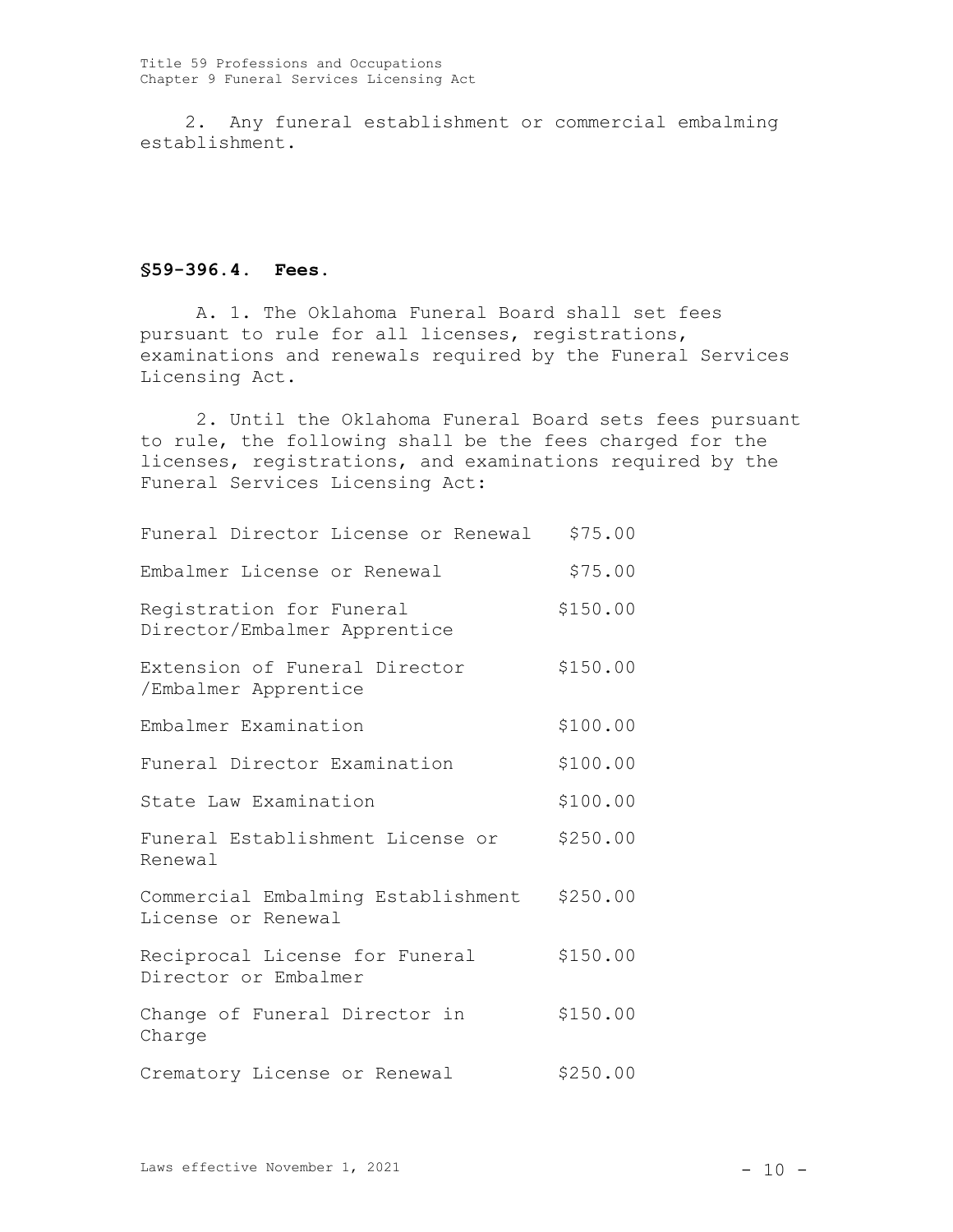B. The Oklahoma Funeral Board shall assess Three Dollars (\$3.00) for each disposition performed by the licensed funeral establishment or commercial embalming establishment. The disposition fee shall be payable upon renewal of the license as provided in subsection E of this section and shall be calculated from November 1 of the preceding calendar year to October 31 of the current calendar year for each licensee. For purposes of this subsection, "disposition" means each time the licensed establishment files an original death certificate pursuant to [Section 1-317](http://www.oscn.net/applications/oscn/DeliverDocument.asp?citeid=98030) of Title 63 of the Oklahoma Statutes.

C. Fees for funeral director, embalmer, and state law examinations shall be paid prior to the scheduled examination. An examination fee shall not be refundable.

D. The Oklahoma Funeral Board is authorized to determine and fix special administrative service fees. Each such fee shall not be in excess of Two Hundred Dollars (\$200.00).

E. If any renewal fee required by this section is not paid on or before December 31 of each year, the amount of the fee shall be doubled and if the fee is not paid on or before April 30 of the subsequent year, the licensee shall be in default and the license shall terminate automatically.

F. All examinations of the Oklahoma Funeral Board shall be exempt from the Oklahoma Open Records Act in order to maintain the integrity of the examination process. Copies of completed examinations shall only be released upon receipt of a court order from a court of competent jurisdiction.

### **§59-396.5. Expiration of license - Renewal.**

All licenses issued by the Board shall expire on the 31st day of December of each year. The Board shall issue a renewal for such license without further examination upon the payment of a renewal fee as required by Section 396.4 of this title. A funeral director or embalmer who fails to apply for a renewal license for a period of three (3) years or more, shall be reinstated by taking a written and oral examination, as required by the Board, and by paying a fee and the current years' dues as required by Section 396.4 of this title.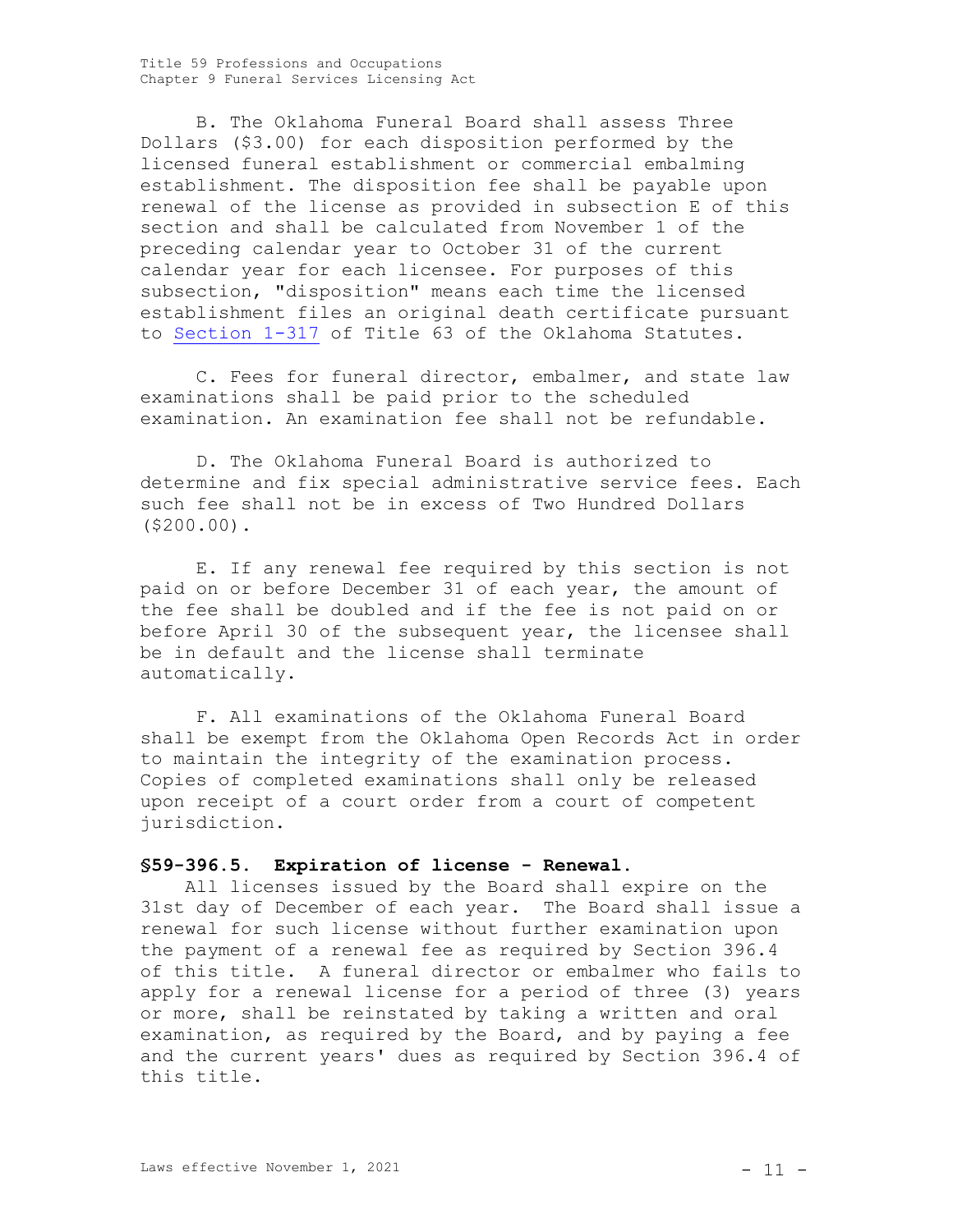## **§59-396.5a. Inactive military service list - Not subject to renewal fees - Reinstatement on discharge.**

All funeral directors and/or embalmers regularly licensed in this state, who are or become members of the armed forces of the United States, shall upon proper notification to the executive director of the Oklahoma Funeral Board be placed upon the inactive military service list to be kept by the executive director and shall not be subject to the payment of renewal fees upon their licenses as funeral directors and/or embalmers until they have been discharged from the military service of the United States and desire to practice their profession in this state. Upon the discharge of licensees from military service, they shall be reinstated as active funeral directors and/or embalmers upon the payment of the then current year's license fee.

## **§59-396.5b. Continuing education courses.**

A. Beginning July 1, 2006, as a condition of renewal or reactivation of a license, each licensee shall submit to the Oklahoma Funeral Board evidence of the completion of clock hours of continuing education courses approved by the Board within the twelve (12) months immediately preceding the term for which the license is issued. The number of hours, or its equivalent, required for each licensed term shall be determined by the Board and promulgated by rule. Each licensee shall be required to complete and include as part of the continuing education provision a certain number of required subjects as provided by rule.

B. The continuing education courses required by this section shall be satisfied by courses approved by the Board or the Academy of Professional Funeral Service Practice.

C. The Board shall maintain a listing of courses approved by the Board.

D. The Board shall not issue an active renewal license or reactivate a license unless the continuing education requirement set forth in this section is satisfied within the prescribed time period.

E. The provisions of this section shall not apply:

1. During the period a licensee is on inactive status;

2. To a nonresident licensee licensed in this state if the licensee is not engaged in funeral service or embalming practice in Oklahoma; and

3. To classes of licensees exempted by rules of the Board.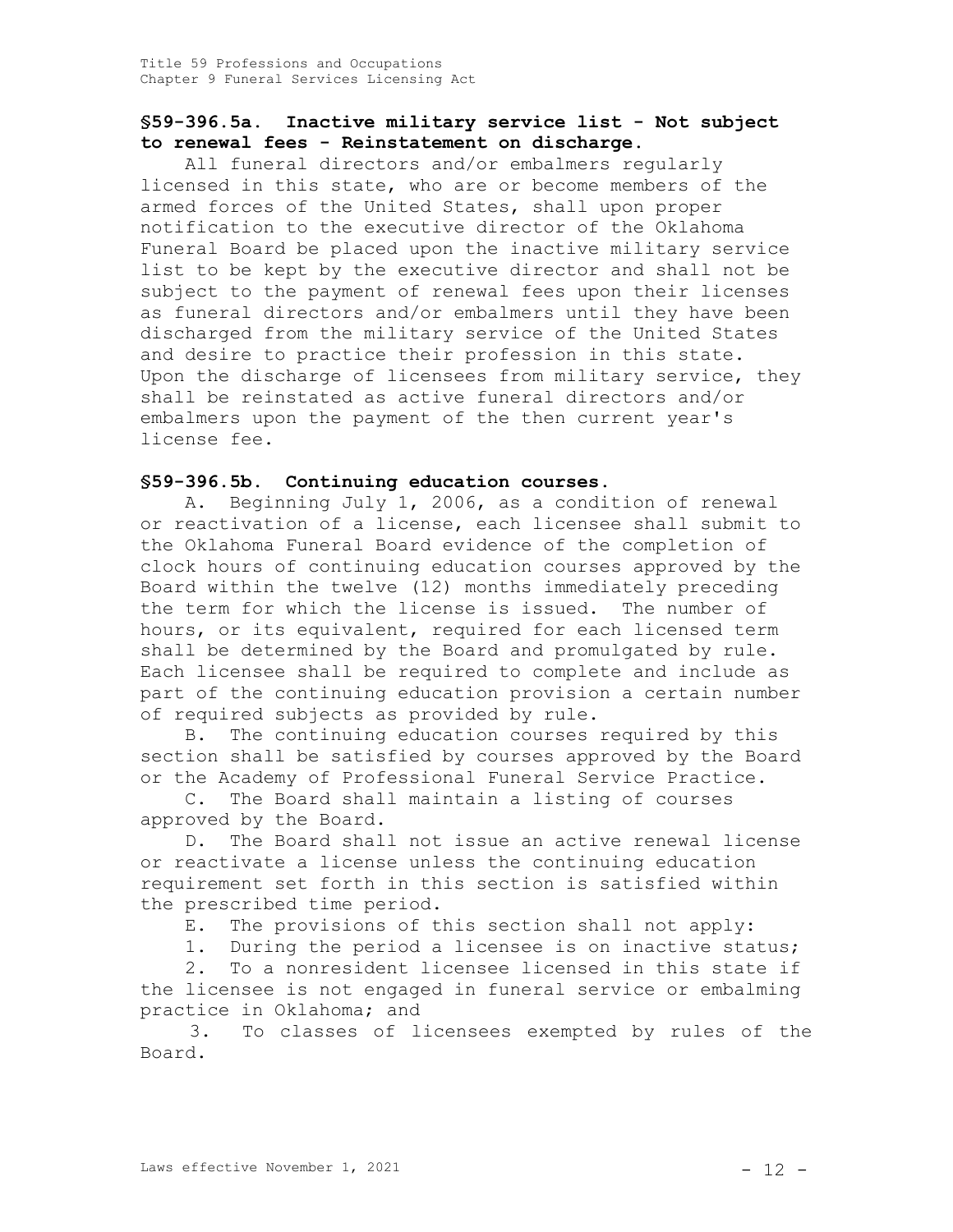## **§59-396.6. License required - Employment of licensed embalmer – Display of license or certificate**.

A. No person shall operate a funeral establishment, commercial embalming establishment, or crematory, engage in the sale of any funeral service merchandise to the public, provide funeral services, carry on the business or profession of embalming or funeral directing or perform any of the functions, duties, or powers prescribed for funeral directors or embalmers pursuant to the provisions of the Funeral Services Licensing Act unless the person has obtained the license specified by rules promulgated pursuant to the Funeral Services Licensing Act and has otherwise complied with the provisions of the Funeral Services Licensing Act. The license shall be nontransferable and nonnegotiable.

B. A license shall not be issued to any person for the operation of a funeral or embalming establishment which does not employ an embalmer licensed pursuant to the provisions of Section 396.3 of this title. An individual who supervises a funeral or embalming establishment shall be licensed pursuant to the provisions of Section 396.3 of this title.

C. The holder of any license or certificate issued pursuant to the Funeral Services Licensing Act, or any rules promulgated pursuant thereto, shall have the license or certificate displayed conspicuously in the place of business of the holder.

## **§59-396.8. Reciprocity.**

A. The Oklahoma Funeral Board shall have the power to issue reciprocal licenses to applicants licensed in other states which have equal or like educational requirements as required by this state or the Board.

B. A license as an embalmer or funeral director shall be issued without examination to an out-of-state resident intending to become a resident of this state, who submits to the Board satisfactory evidence that said applicant has met all the requirements of the Funeral Services Licensing Act and pays the fees required by Section 396.4 of this title.

C. The Board may issue an appropriate license without further apprenticeship to a resident of a state which does not have the same educational requirements necessary for reciprocity with this state, if said applicant:

1. Has a current license to practice as an embalmer or funeral director in the state of residence of the person;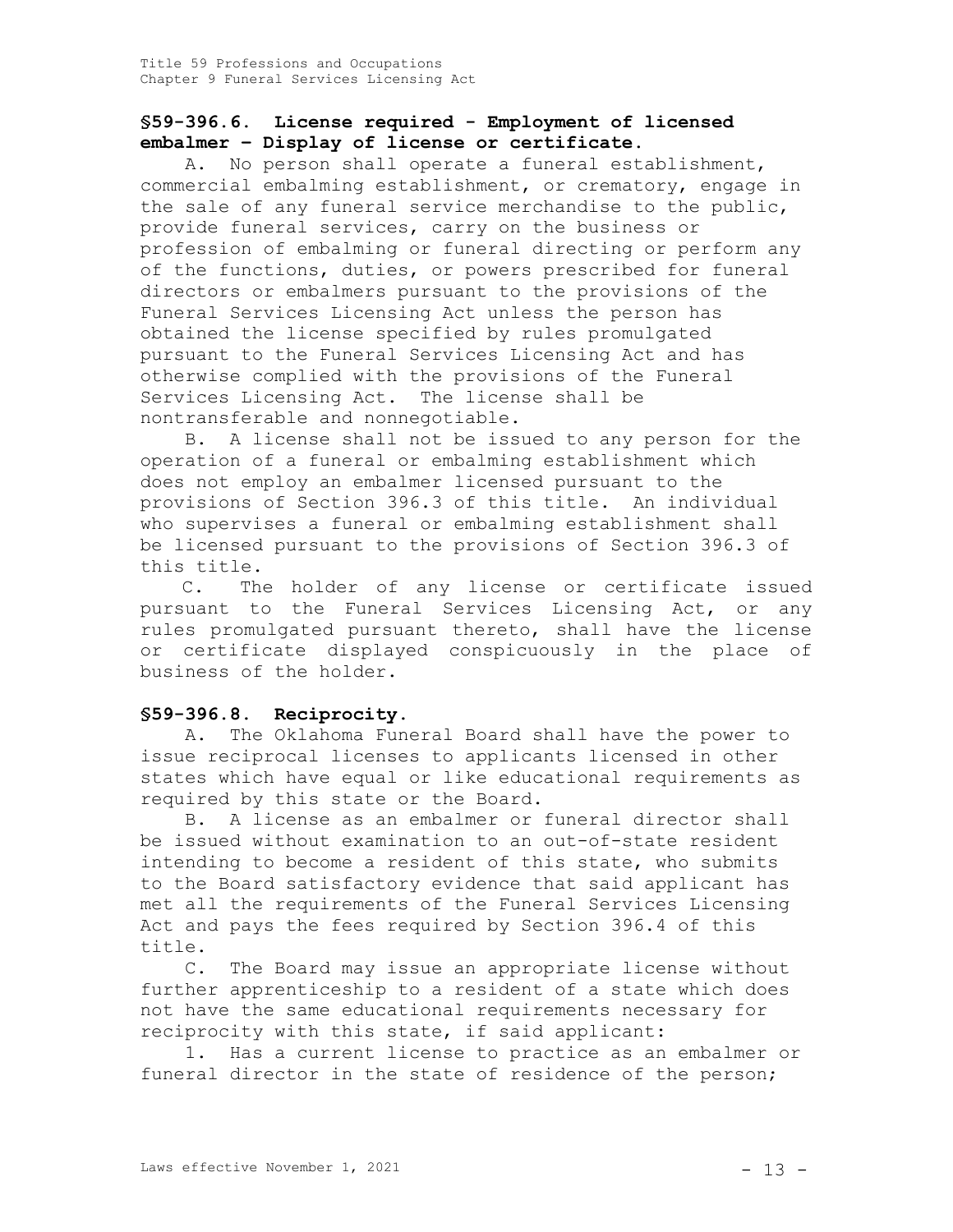2. Has been an active embalmer or funeral director practicing in the state of residence of the person for at least five (5) years;

3. Has never been convicted of a felony crime that substantially relates to the occupation of an embalmer or funeral director and poses a reasonable threat to public safety, and has never been convicted of a misdemeanor related to funeral service;

4. Has never had said license revoked or suspended;

5. Is not currently facing disciplinary action;

6. Intends to practice in this state;

7. Has filed such documents as are required by the Board;

8. Has paid the fees as required by Section 396.4 of this title;

9. Is a citizen or permanent resident of the United States;

10. Is a graduate of an accredited program of mortuary science;

11. Has passed the National Board Examination or State Board Examination; and

12. Has passed the Oklahoma State Law Examination.

D. As used in this section:

1. "Substantially relates" means the nature of criminal conduct for which the person was convicted has a direct bearing on the fitness or ability to perform one or more of the duties or responsibilities necessarily related to the occupation; and

2. "Poses a reasonable threat" means the nature of criminal conduct for which the person was convicted involved an act or threat of harm against and has bearing on the fitness or ability to serve the public or work with others in the occupation.

# **§59-396.10. Application - Rules of Board - Publication of changes in rules.**

Any person desiring to engage in the profession or business of embalming or funeral directing or both, as defined herein, shall make application, be required to show all preliminary requisites, comply with the rules of the Board, and take all examinations as shall be deemed necessary by the Board in its rules. The Board shall publish in its rules the subject to be covered in the examination and the standards to be attained thereon. Changes in the rules shall be published pursuant to the Administrative Procedures Act.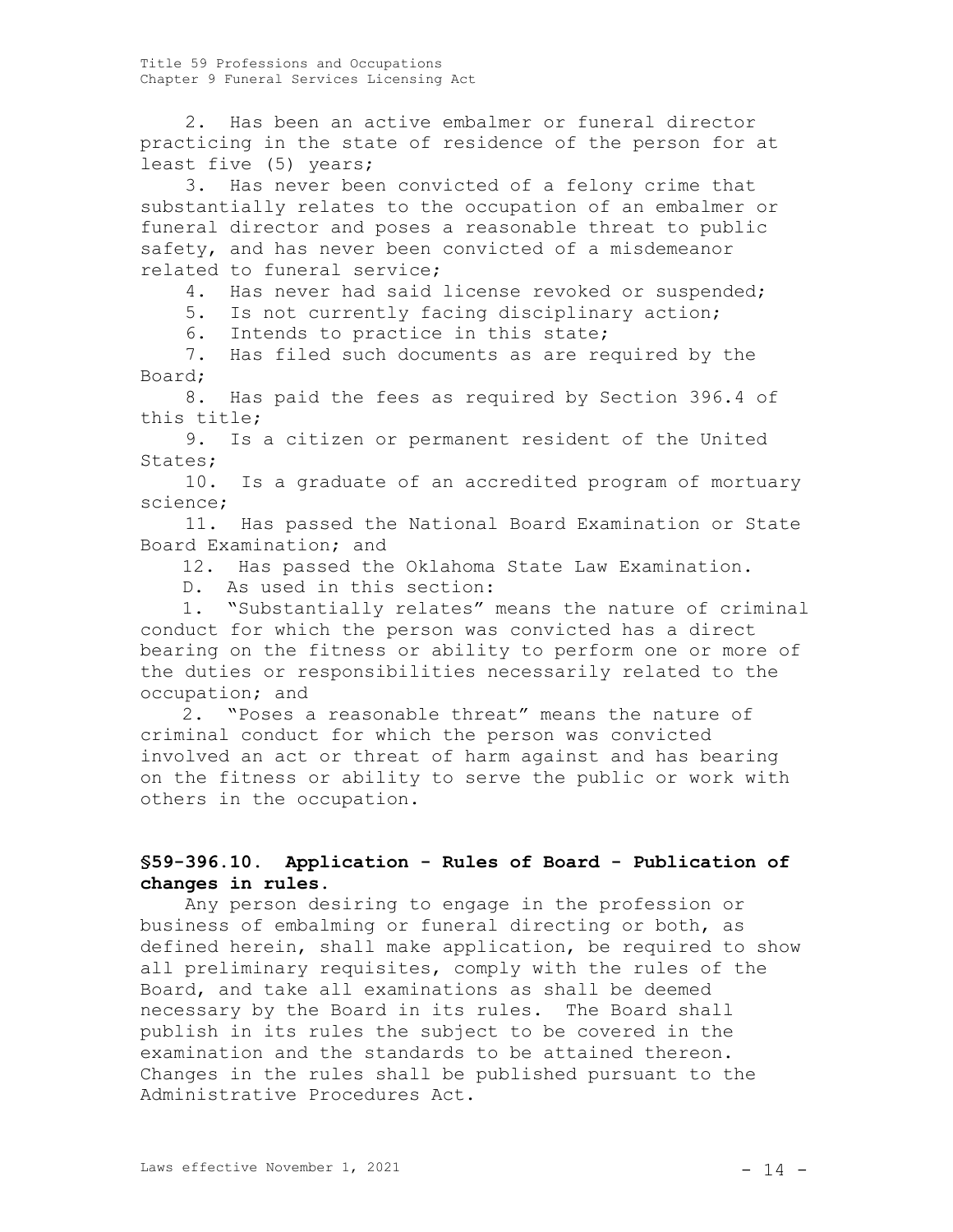# **§59-396.11. Apprenticeship - Application - Certificate - Rules.**

A. The term for an apprenticeship in embalming and the term for an apprenticeship in funeral directing may be served concurrently. Applications for an apprenticeship in funeral directing or embalming shall be made to the Board in writing on a form and in a manner prescribed by the Board. The Board shall issue a certificate of apprenticeship to any person applying for said certificate who submits to the Board satisfactory evidence that said person is seventeen (17) years of age or older, of good moral character, and a graduate of an accredited high school or has earned a G.E.D. credential. The application shall be accompanied by a registration fee as required by Section 396.4 of this title.

B. The Board shall prescribe and enforce such rules as necessary to qualify apprentice applicants as embalmers or funeral directors. A license to practice embalming or funeral directing shall not be issued until said applicant has complied with the rules of the Board, and said applicant has embalmed at least twenty-five dead human bodies for burial or shipment during apprenticeship.

C. The certificate of apprenticeship shall expire one (1) year from the date of issuance but may be renewed by the Board for four additional one-year periods.

# **§59-396.12. Funeral establishment required to be licensed – Display of license - Inspection of premises - Sanitary rules – Commercial embalming establishments.**

A. Any place where a person shall hold forth by word or act that the person is engaged in the profession of undertaking or funeral directing shall be deemed as a funeral establishment and shall be licensed as such pursuant to the provisions of the Funeral Services Licensing Act.

B. A funeral establishment shall not do business in a location that is not licensed as a funeral establishment, shall not advertise a service that is available from an unlicensed location, and shall advertise itself by the name that the establishment is licensed as pursuant to the Funeral Services Licensing Act.

C. Every funeral establishment, commercial embalming establishment, and crematory shall be operated by a funeral director in charge. Each establishment license shall be conspicuously displayed at the location.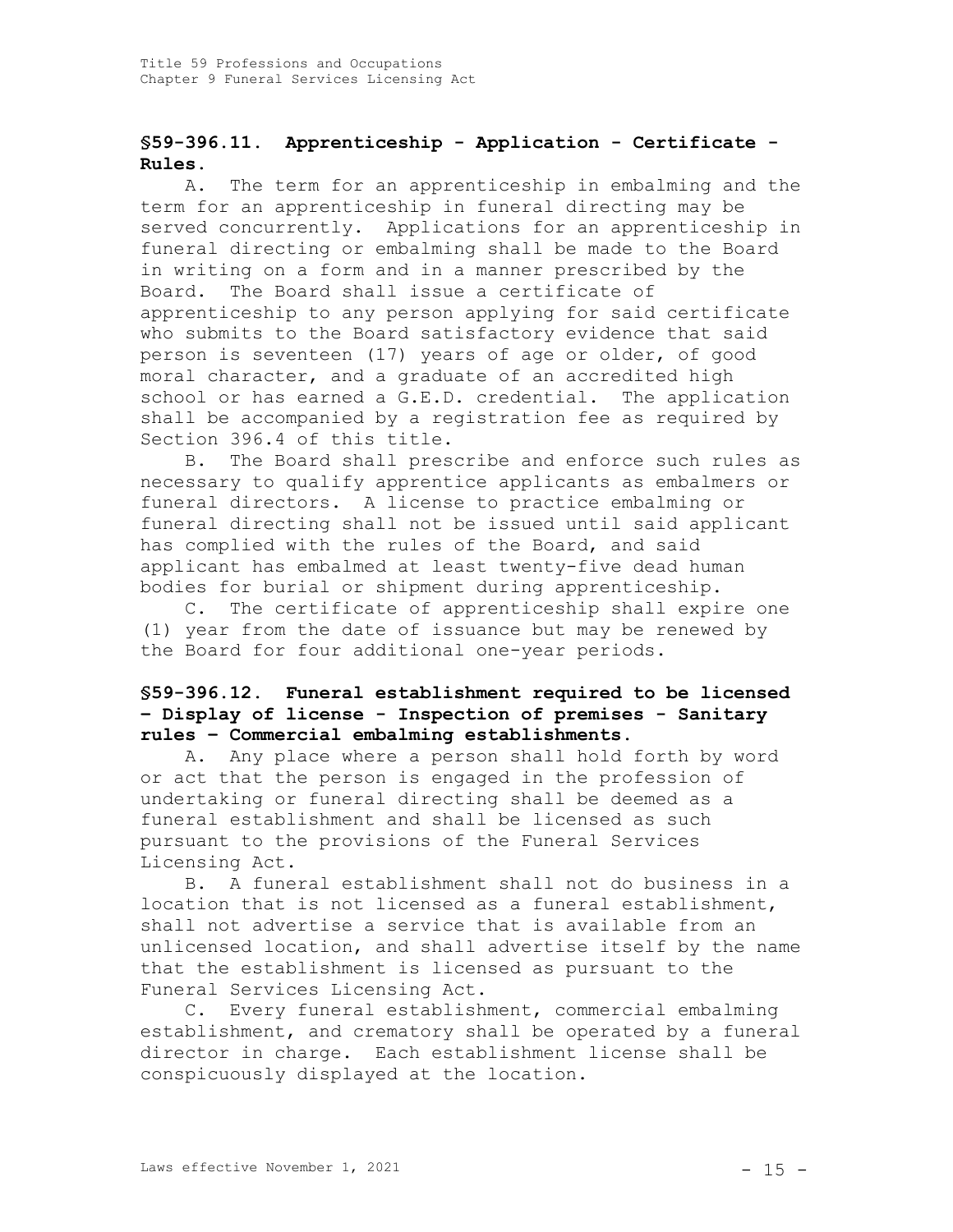D. The Oklahoma Funeral Board shall have the power to inspect the premises in which funeral directing is conducted or where embalming or cremation is practiced or where an applicant proposed to practice, and the Board is hereby empowered to prescribe and endorse rules for reasonable sanitation of such establishments, including necessary drainage, ventilation, and necessary and suitable instruments for the business or profession of embalming and funeral directing.

E. Any place where a person shall hold forth by word or act that such person is engaged in preparing and shipping of dead human remains to funeral establishments inside and outside this state shall be deemed a commercial embalming establishment and shall be licensed as such pursuant to the provisions of the Funeral Services Licensing Act.

# **§59-396.12a. Embalming to be performed by licensed embalmer or apprentice - Holding out as funeral director, embalmer, etc. without license prohibited.**

A. No person shall place any chemical substance, fluid or gas on or in dead human remains who is not a licensed embalmer. This prohibition shall not apply to a registered apprentice, working under the supervision of a licensed embalmer and shall not apply to medical students or their teachers in state-maintained medical schools in this state.

B. No person shall act or represent themselves as a funeral director, embalmer, apprentice, provide funeral services or merchandise or operate a funeral establishment or a commercial embalming establishment without a current license or registration issued pursuant to the Funeral Services Licensing Act.

# **§59-396.12b. Conducting funeral, persons authorized - Embalming, persons authorized - Transfer or removal of remains.**

A. Each funeral conducted within this state shall be under the personal supervision of a duly licensed funeral director who holds a valid license from the Oklahoma Funeral Board. A registered apprentice may assist in conducting funerals. To conduct a funeral shall require the personal supervision of a licensed funeral director from the time of the first call until interment is completed. A funeral director conducting a funeral in this state shall ensure that the casket or other container holding the deceased human remains shall not incur any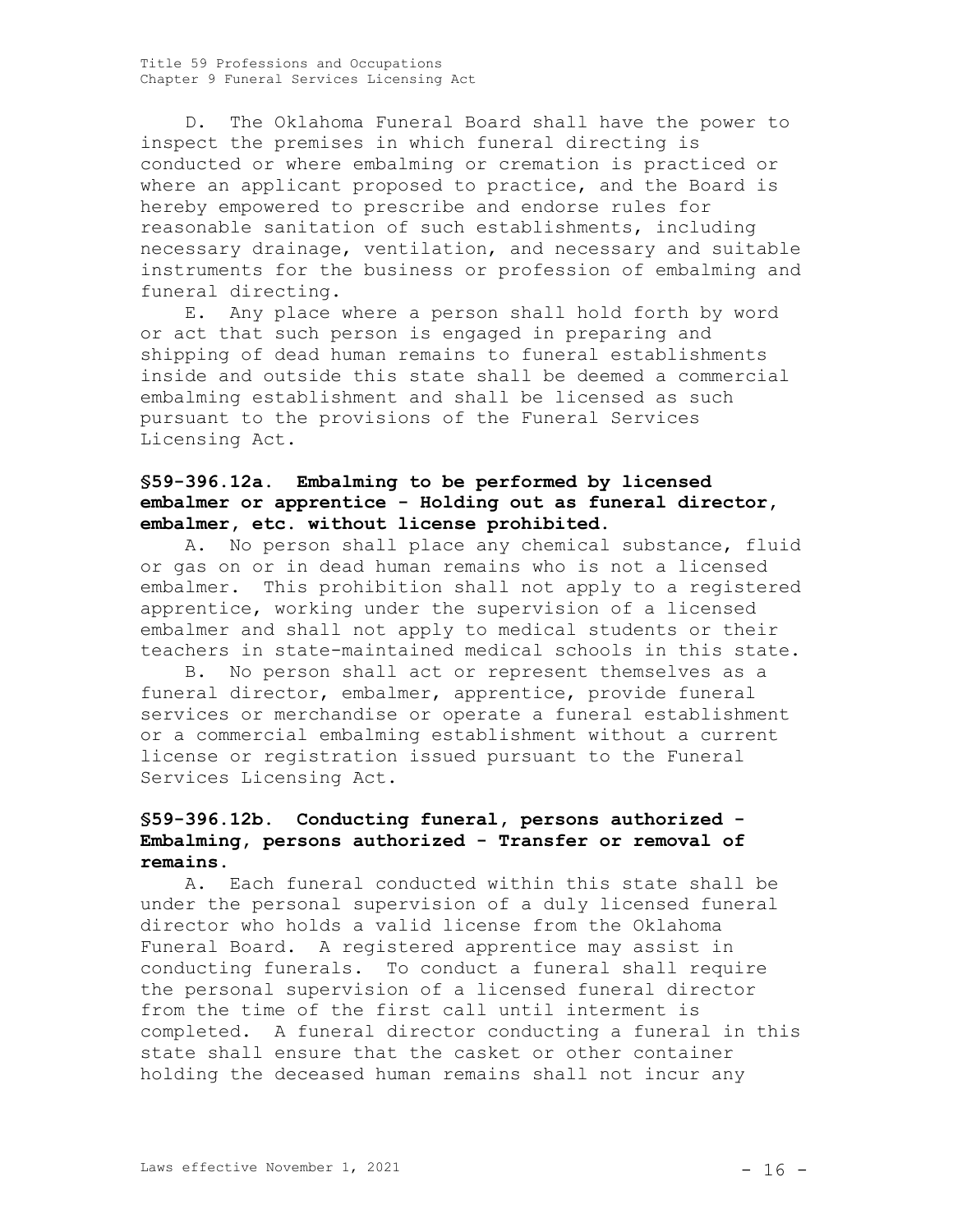damage other than that which is normally incurred in the burial or final disposition of human remains.

B. The embalming of dead human remains shall require the presence and the direct supervision of a duly licensed embalmer, however, a licensed registered apprentice embalmer may perform the embalming of a dead human provided said registered apprentice embalmer is under the direct supervision of a duly licensed embalmer.

C. Nothing in this section regarding the conduct of funerals or personal supervision of a licensed director, a registered apprentice embalmer, or licensed embalmer, shall apply to persons related to the deceased by blood or marriage. Further, nothing in this section shall apply or in any manner interfere with the duties of any state officer or any employee of a local state institution.

D. Dead human remains shall be picked up on first call only under the direction and supervision of a licensed funeral director or embalmer. Dead human remains may be picked up or transferred without the personal supervision of a funeral director or embalmer; provided however, any inadvertent contact with family members or other persons shall be restricted to identifying the employer to the person, arranging an appointment with the employer for any person who indicates a desire to make funeral arrangements for the deceased and making any disclosure to the person that is required by any federal or state regulation. A funeral director or embalmer who directs the removal or transfer of dead human remains without providing personal supervision shall be held strictly accountable for compliance with the requirements of the Funeral Services Licensing Act.

## **§59-396.12c. Refusal to issue or renew, revocation or suspension of license - Grounds.**

A. After notice and hearing pursuant to Article II of the Administrative Procedures Act, the Oklahoma Funeral Board may refuse to issue or renew, or may revoke or suspend, any license or registration for any one or combination of the following:

1. Conviction of a felony crime that substantially relates to the occupation of a funeral director and poses a reasonable threat to public safety;

2. Conviction of a misdemeanor involving funeral services;

3. Gross malpractice or gross incompetency, which shall be determined by the Board;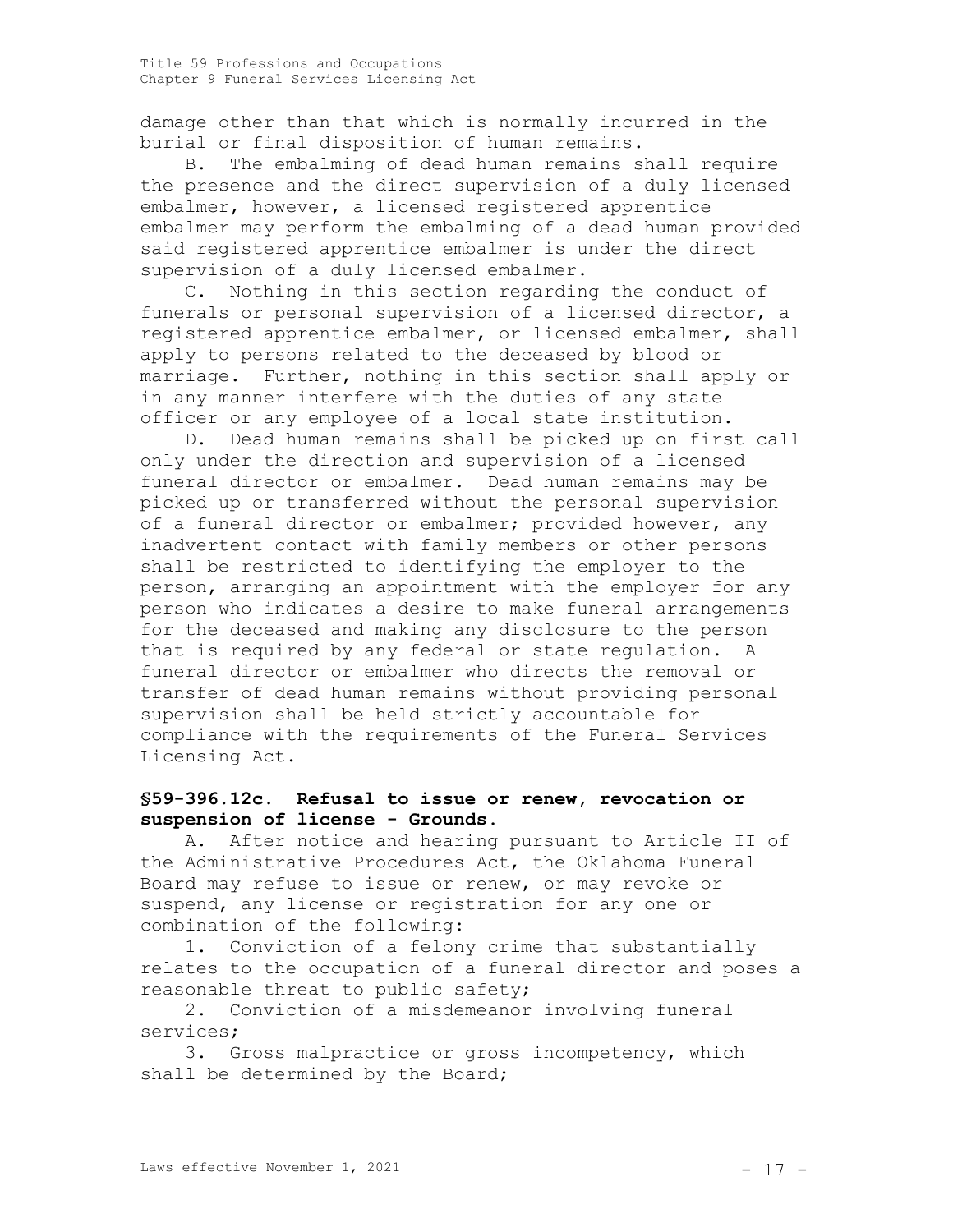4. False or misleading advertising as a funeral director or embalmer;

5. Violation of any of the provisions of the Funeral Services Licensing Act or any violation of Sections 201 through 231 of Title 8 of the Oklahoma Statutes;

6. Fraud or misrepresentation in obtaining a license;

7. Using any casket or part thereof which has previously been used as a receptacle for, or in connection with, the burial or other disposition of dead human remains, unless the disclosure is made to the purchaser;

8. Violation of any rules of the Board in administering the purposes of the Funeral Services Licensing Act;

9. Use of intoxicating liquor sufficient to produce drunkenness in public, or habitual addiction to the use of habit-forming drugs or either;

10. Solicitation of business, either personally or by an agent, from a dying individual or the relatives of a dead or individual with a terminal condition, as defined by the Oklahoma Advance Directive Act other than through general advertising;

11. Refusing to properly release a dead human body to the custody of the person entitled to custody;

12. Violating applicable state laws relating to the failure to file a death certificate, cremation permit, or prearrangement or prefinancing of a funeral;

13. Failing to obtain other necessary permits as required by law in a timely manner;

14. Failing to comply with the Funeral Rules of the Federal Trade Commission, 15 U.S.C., Section 57a(a);

15. Failing to comply with any applicable provisions of the Funeral Services Licensing Act at the time of issuance or renewal;

16. Improper issuance or renewal of a license or registration;

17. Violating the provisions of subsection B of Section 396.12 of this title regarding advertisement of services at locations not licensed by the Board;

18. The abuse of a corpse whereby a person knowingly and willfully signs a certificate as having embalmed, cremated, or prepared a dead human body for disposition when, in fact, the services were not performed as indicated;

19. Simultaneous cremating of more than one human dead body without express written approval of the authorizing agent; or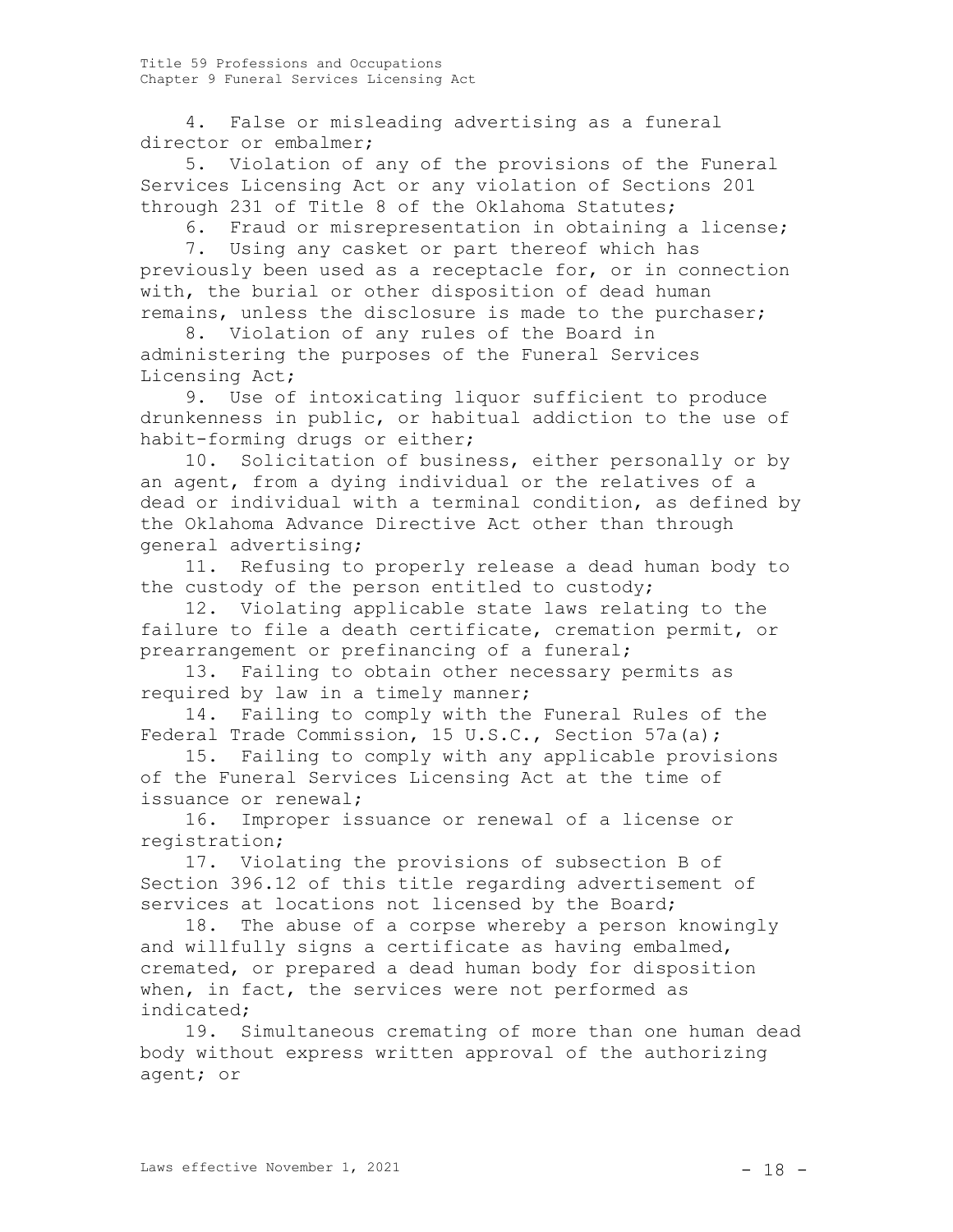20. Cremating human remains without the permit required by Section 1-329.1 of Title 63 of the Oklahoma Statutes.

21. Intentional interference with an investigation by the Board or failure to allow access to funeral records during an investigation; or

22. Failure to properly discharge financial obligations as established by rule of the Board.

## **§59-396.12d. Violations - Penalties - Liabilities.**

Any person who violates any of the provisions of the Funeral Services Licensing Act or rule or regulation promulgated or order issued pursuant thereto, after notice and hearing pursuant to Article II of the Administrative Procedures Act, shall be subject to any of the following penalties and liabilities authorized by the Funeral Services Licensing Act:

1. License or certificate of apprenticeship revocation, denial, suspension or nonrenewal;

- 2. Administrative fines;
- 3. Injunctive proceedings; and
- 4. Other disciplinary action.

Further, such person shall be subject to criminal penalties pursuant to the provisions of Section 396.24 of Title 59 of the Oklahoma Statutes.

## **§59-396.12e. Administrative penalty and costs - Surrender of license in lieu of penalty.**

A. Any person or entity who has been determined by the Oklahoma Funeral Board to have violated any provision of the Funeral Services Licensing Act or any rule or order issued pursuant thereto may be liable for an administrative penalty. The maximum administrative penalty shall not exceed Ten Thousand Dollars (\$10,000.00) for any related series of violations.

B. The Board shall be authorized, at its discretion, to take action as the nature of the violation requires. The Board shall have the authority to impose on the licensee, or certificate holder, as a condition of any adverse disciplinary action, the payment of costs expended by the Board in investigating and prosecuting the violation. The costs may include but are not limited to staff time, salary and travel expenses, witness fees and attorney fees, and shall be considered part of the order of the Board.

C. The amount of the penalty shall be assessed by the Board pursuant to the provisions of subsection A of this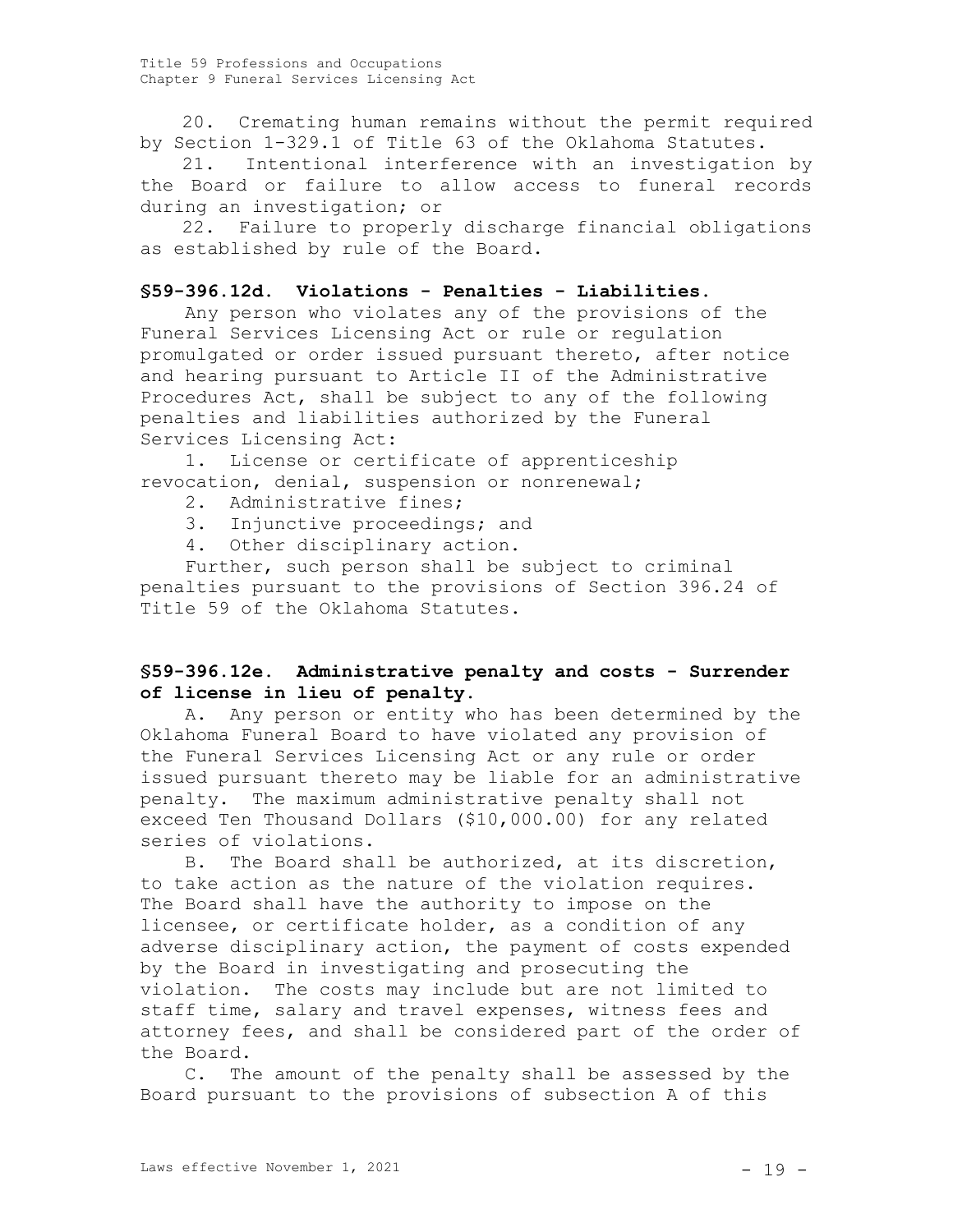section, after notice and hearing. In determining the amount of the penalty, the Board shall include, but not be limited to, consideration of the nature, circumstances and gravity of the violation and, with respect to the person or entity found to have committed the violation, the degree of culpability, the effect on ability of the person or entity to continue to do business and any show of good faith in attempting to achieve compliance with the provisions of the Funeral Services Licensing Act. The Board shall make a report of any action to any entity deemed appropriate for transmittal of the public record but shall in no cause be held liable for the content of the reported action or be made a party to any civil liability action taken as a result of the discipline imposed by the Board. All monies collected from the administrative penalties shall be deposited with the State Treasurer and by the State Treasurer placed in the "Fund of the Oklahoma Funeral Board", created pursuant to Section 17 of this act.

D. Any license or certificate of apprenticeship holder may elect to surrender the license or certificate of apprenticeship of the person in lieu of said penalty but shall be forever barred from obtaining a reissuance of said license or certificate of apprenticeship.

# **§59-396.12f. Complaints - Investigation - Hearing - Emergencies - Orders - Appeal - Service of instruments.**

A. Complaints against any person for alleged violations of the Funeral Services Licensing Act or of any of the rules issued pursuant thereto shall be in writing, signed by the complainant and filed with the executive director of the Oklahoma Funeral Board. In addition to the general public, any member or employee of the Board, or the executive director of the Oklahoma Funeral Board, may sign a complaint for any violation of which the executive director has knowledge. All complaints shall name the person complained of, and shall state the time and place of the alleged violations and the facts of which the complainant has knowledge. Upon receiving a complaint, the Board shall examine the complaint, and determine whether there is a reasonable cause to believe the charges to be true.

B. If upon inspection, investigation or complaint, or whenever the Board determines that there are reasonable grounds to believe that a violation of the Funeral Services Licensing Act or of any rule promulgated pursuant thereto has occurred, the Board shall give written notice to the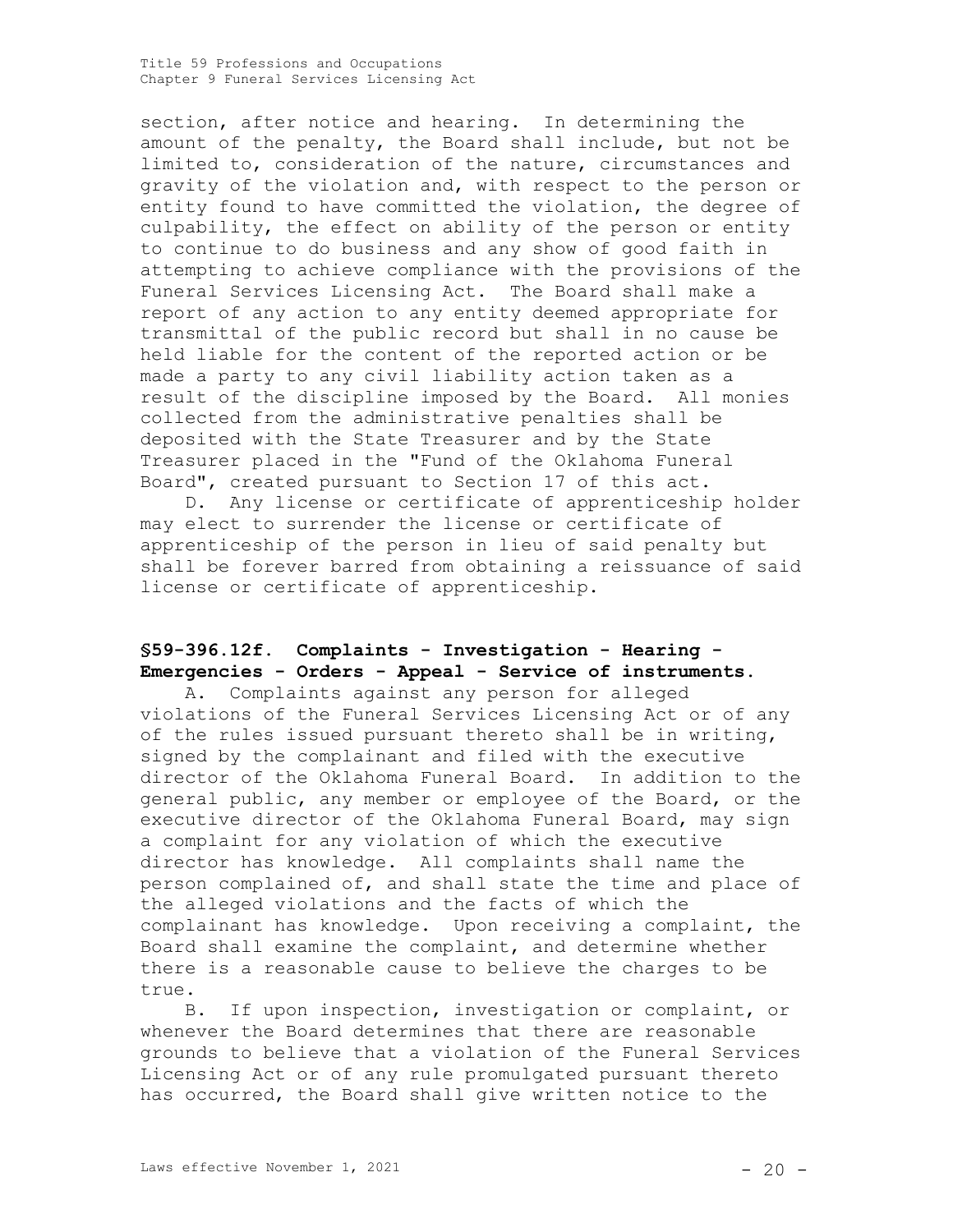alleged violator specifying the cause of complaint. The notice shall require that the matters complained of be corrected immediately or that the alleged violator appear before the Board at a time and place specified in the notice and answer the charges. The notice shall be delivered to the alleged violator in accordance with the provisions of subsection E of this section.

C. The Board shall afford the alleged violator an opportunity for a fair hearing in accordance with the provisions of subsection F of this section not less than fifteen (15) days after receipt of the notice provided for in subsection B of this section. On the basis of the evidence produced at the hearing, the Board shall make findings of fact and conclusions of law and enter an order thereon. The Board shall give written notice of the order to the alleged violator and to any other persons who appeared at the hearing and made written request for notice of the order. If the hearing is held before a hearing officer as provided for in subsection F of this section, the hearing officer shall transmit the record of the hearing together with recommendations for findings of fact and conclusions of law to the Board which shall thereupon enter its order. The Board may enter its order on the basis of such record or, before issuing its order, require additional hearings or further evidence to be presented. The order of the Board shall become final and binding on all parties unless appealed to the district court pursuant to Article II of the Administrative Procedures Act, within thirty (30) days after notice has been sent to the parties.

D. Whenever the Board finds that as a result of a violation of the Funeral Services Licensing Act or any rule promulgated thereto an emergency exists requiring immediate action to protect the public health or welfare, the Board may without notice or hearing issue an order stating the existence of an emergency and requiring that action be taken as it deems necessary to meet the emergency. The order shall be effective immediately. Any person to whom an order is directed shall comply with the order immediately but on application to the Board shall be afforded a hearing within ten (10) days of receipt of the notice. On the basis of a hearing, the Board shall continue the order in effect, revoke it or modify it. Any person aggrieved by an order continued after the hearing provided for in this subsection may appeal to the district court of the county in which the person resides, or in which the business of the person is located, within thirty (30) days of the Board's action. The appeal when docketed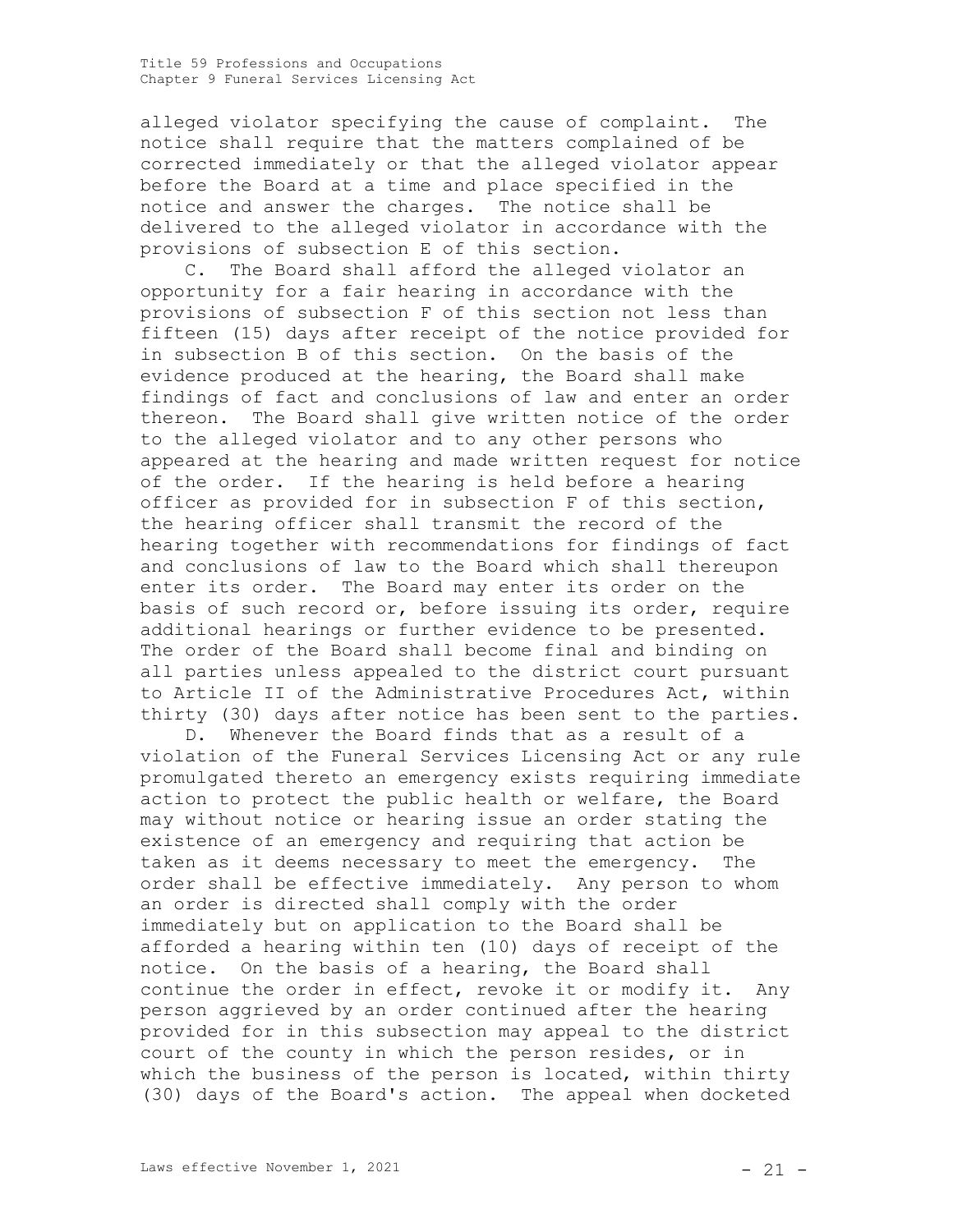shall have priority over all cases pending on the docket, except criminal cases.

E. Except as otherwise expressly provided by law, any notice, order or other instrument issued by or pursuant to authority of the Board may be served on any person affected thereby personally, by publication or by mailing a copy of the notice, order or other instrument by registered mail directed to the person affected at his last-known post office address as shown by the files or records of the Board. Proof of service shall be made as in the case of service of a summons or by publication in a civil action or may be made by the affidavit of the person who did the mailing. Proof of service shall be filed in the office of the Board.

Every certificate or affidavit of service made and filed as provided for in this subsection shall be prima facie evidence of the facts therein stated. A certified copy thereof shall have like force and effect.

F. The hearings authorized by this section may be conducted by the Board. The Board may designate hearing officers who shall have the power and authority to conduct hearings in the name of the Board at any time and place. The hearings shall be conducted in conformity with and records made thereof pursuant to Article II of the Administrative Procedures Act.

G. All records on complaints filed against any licensee pursuant to the Funeral Services Licensing Act shall be exempt from the Oklahoma Open Records Act unless the Board gave written notice of the complaint pursuant to subsection B of this section.

## **§59-396.16. Records of Board - Contents - Public inspection.**

The Board shall keep a record of its proceedings, and its acts relating to the issuance, refusal, renewal, suspensions and revocation of licenses. This record shall contain the name, place of business, and residence of each registered embalmer and funeral director and registered apprentice, and the date and number of his certificate of registration. This record shall be open to public inspection.

## **§59-396.17. Board - Officers - Rules.**

The Oklahoma Funeral Board shall have the power to select from its own members a president and a vicepresident and to make, adopt, promulgate and enforce reasonable rules for the: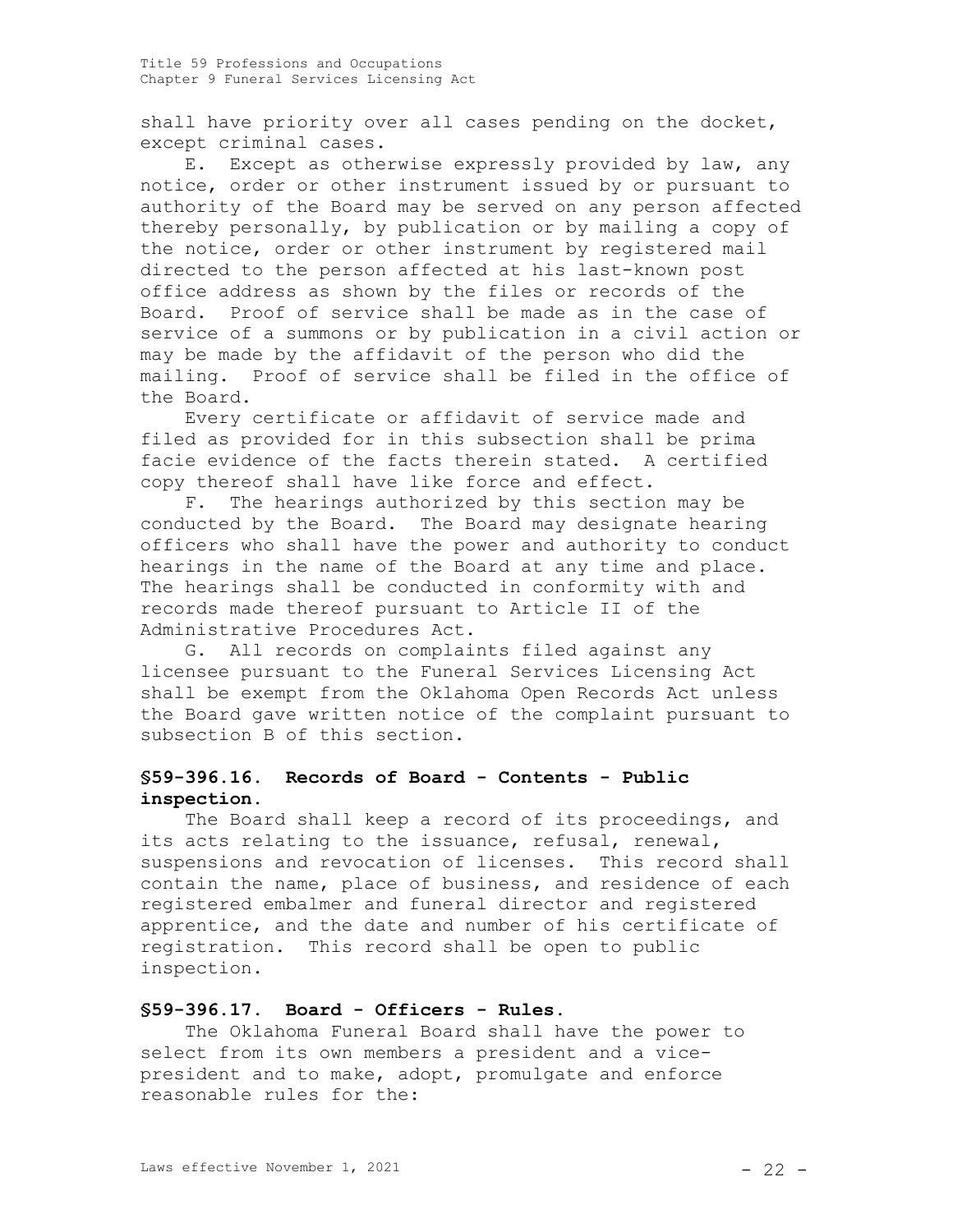- 1. Transaction of its business;
- 2. Sanitary management of funeral homes;
- 3. Work of embalmers and apprentices;
- 4. Management of the Board's affairs;

5. Betterment and promotion of the educational standards of the profession of embalming and the standards of service and practice to be followed in the profession of embalming and funeral directing in this state; and

6. Carrying into effect of any of the provisions of the Funeral Services Licensing Act, as the Board may deem expedient, just and reasonable and consistent with the laws of this state.

#### **§59-396.19. Act inapplicable when.**

Nothing in this act shall apply to or in any manner interfere with the duties of any officer of local or state institutions, nor shall this act apply to any person simply furnishing a burial receptacle for the dead and burying the dead who were related to such person by blood or marriage, but not embalming or directing funerals.

## **§59-396.20. Suspicion of crime - Embalming body without permission unlawful.**

It shall be unlawful to embalm a dead human body when any fact within the knowledge or brought to the attention of the embalmer is sufficient to arouse suspicion of crime in connection with the cause of death of the deceased, until permission of the Chief Medical Examiner has been first obtained.

#### **§59-396.22. Meetings of Board.**

Meetings of the Board shall be held at least twice a year at such places as may be designated by the Board. Three members of the Board shall constitute a quorum.

#### **§59-396.23. Schools - Privileges.**

Schools for teaching embalming shall have extended to them the same privileges as to the use of bodies for dissection while teaching as those granted in this state to medical colleges; provided, that such bodies must be obtained through the State Board of Health.

## **§59-396.24. Violations - Penalties.**

Any person, firm, association or corporation who violates any of the provisions of the Funeral Services Licensing Act shall be deemed guilty of a misdemeanor, and, upon conviction thereof, be punished by a fine of not more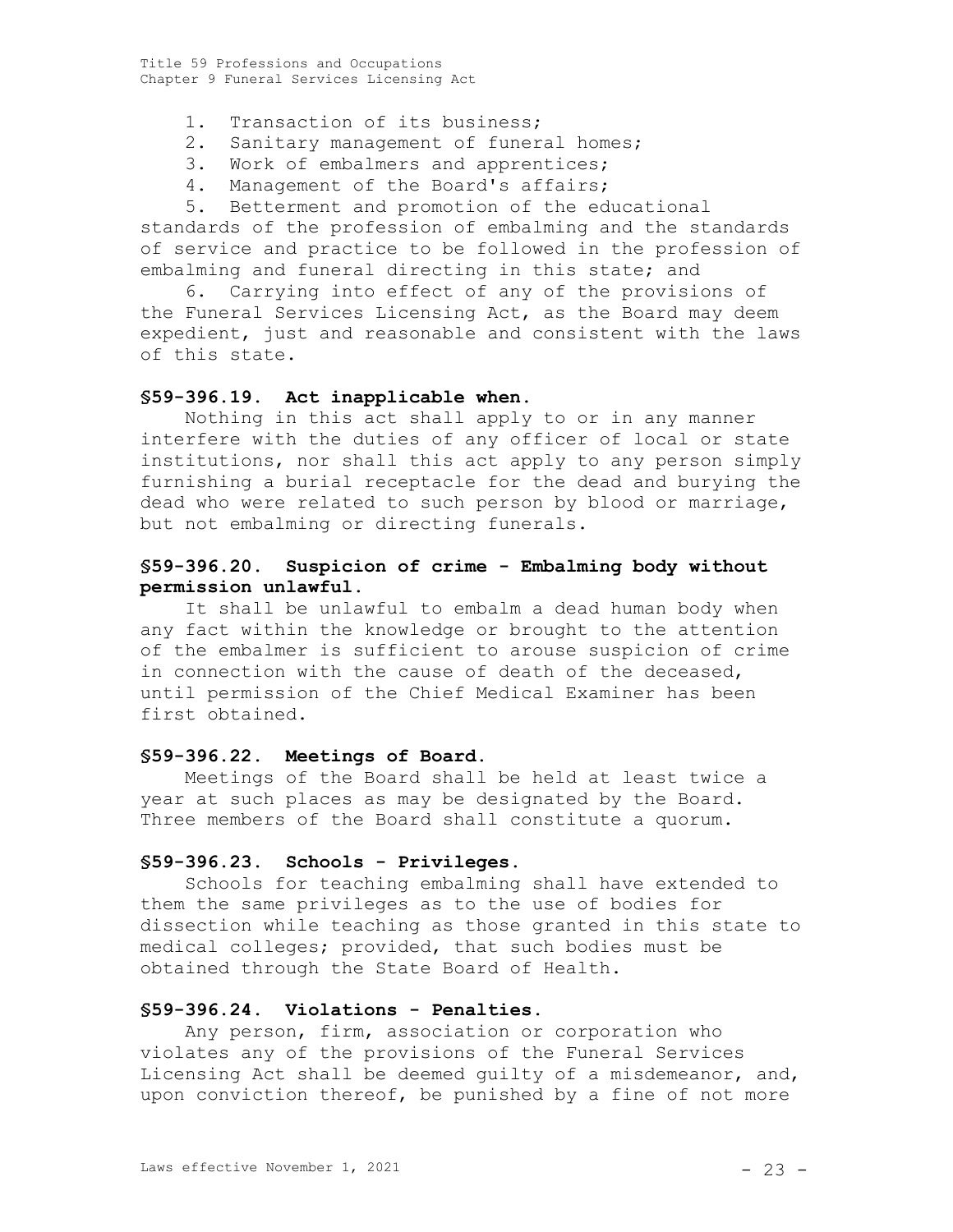than Five Thousand Dollars (\$5,000.00) or by imprisonment for not more than one (1) year, or by both such fine and imprisonment.

## **§59-396.26. Partial invalidity.**

If any section of this act shall be declared unconstitutional for any reason, the remainder of this act shall not be affected thereby.

## **§59-396.27. Risk of transmission of communicable disease - Precautions.**

In handling and preparing dead human remains for final disposition, any person who comes in direct contact with an unembalmed dead human body or who enters a room where dead human bodies are being embalmed shall exercise all reasonable precautions to minimize the risk of transmitting any communicable disease from the body in accordance with federal regulations regarding the control of infectious diseases and occupational and workplace health and safety.

## **§59-396.28. Funeral directors and embalmers from other states – Temporary permit.**

In case of a catastrophe as declared by the executive director of the Board, funeral directors and embalmers from other states may be allowed to practice in this state. A temporary permit may be issued to those persons, and the permit shall allow the persons to practice for a length of time as determined by the Board.

# **§59-396.29. Cremation – Intermingling – Liability for final disposition or cremation – Identification system – Disposition of unclaimed remains – Military veteran**.

A. The person charged by law with the duty of burying the body of a deceased person may discharge such duty by causing the body to be cremated as authorized and provided for in the following sections of this article, but the body of a deceased person shall not be disposed of by cremation, or other similar means, within the State of Oklahoma, except in a crematory duly licensed as provided for herein, and then only under a special permit for cremation issued in accordance with the provisions hereof.

B. Upon the completion of each cremation, and insofar as is practicable, all of the recoverable residue of the cremation process shall be removed from the crematory and placed in a separate container so that the residue may not be commingled with the cremated remains of other persons. Cremated remains of a dead human shall not be divided or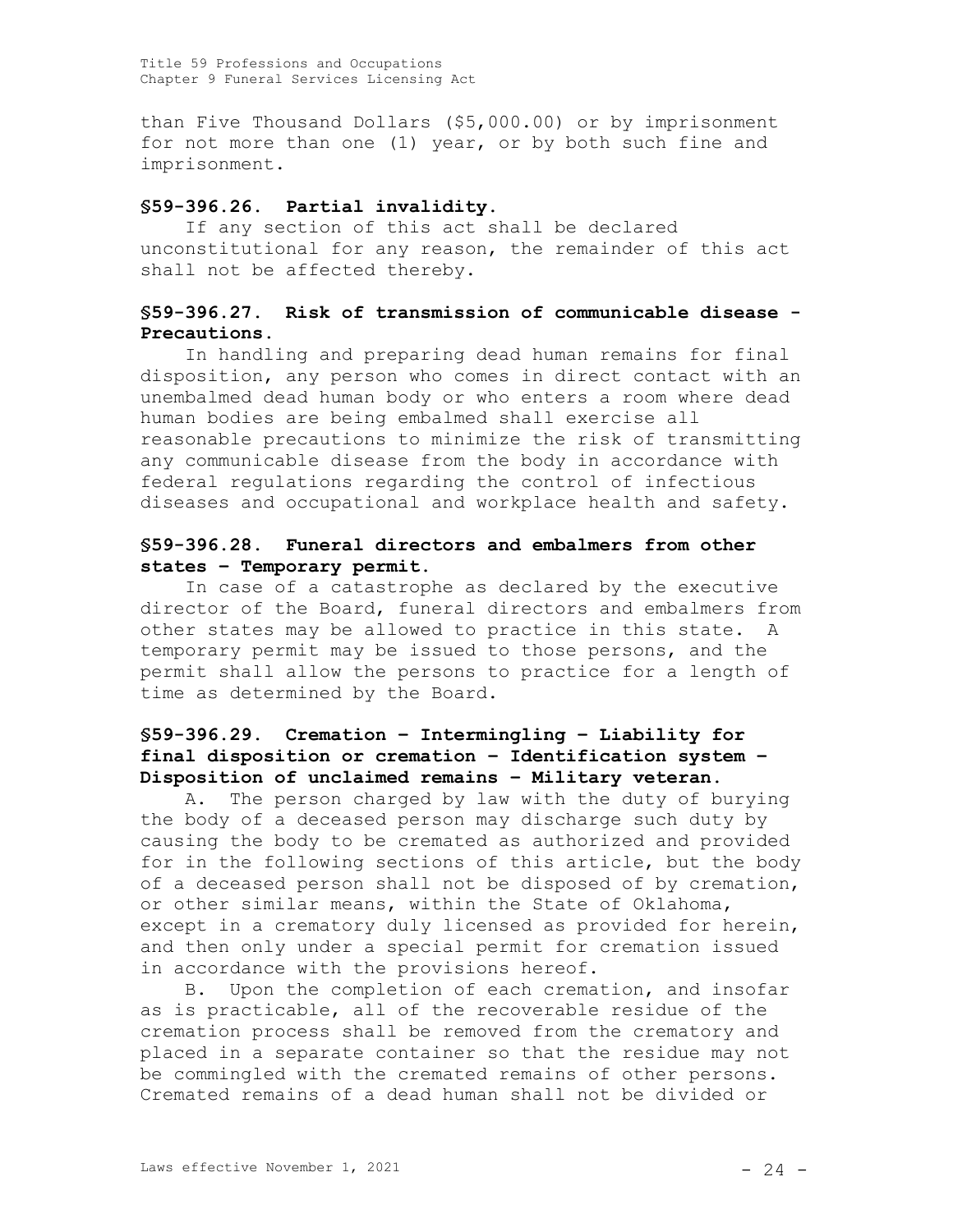separated without the prior written consent of the authorizing agent.

C. A funeral director or funeral establishment that has received express written authorization for final disposition or cremation from the authorizing agent shall not be liable if the final disposition or cremation is performed in accordance with the provisions of the Funeral Services Licensing Act. The funeral director or funeral establishment shall not be liable for following in a reasonable fashion the instructions of any persons who falsely represent themselves as the proper authorizing agents.

D. Absent the receipt of a court order or other suitable confirmation of resolution, a funeral director or funeral establishment shall not be liable for refusing to accept human remains for final disposition or cremation if the funeral director or other agent of the funeral establishment:

1. Is aware of any dispute concerning the final disposition or cremation of the human remains; or

2. Has a reasonable basis for questioning any of the representations made by the authorizing agent.

E. Each funeral establishment which offers or performs cremations shall maintain an identification system that ensures the ability of the funeral establishment to identify the human remains in its possession throughout all phases of the cremation process. Upon completion of the cremation process, the crematory operator shall attest to the identity of the cremated remains and the date, time, and place the cremation process occurred on a form prescribed by rule of the Oklahoma Funeral Board. The form shall accompany the human remains in all phases of transportation, cremation, and return of the cremated remains.

F. The authorizing agent is responsible for the disposition of the cremated remains. If, after sixty (60) calendar days from the date of cremation, the authorizing agent or the representative of the agent has not specified the ultimate disposition or claimed the cremated remains, the funeral establishment in possession of the cremated remains may dispose of the cremated remains in a dignified and humane manner in accordance with any state, county, or municipal laws or provisions regarding the disposition of cremated remains, except as provided in subsection G of this section. A record of this disposition shall be made and kept by the entity making the disposition. Upon the disposition of unclaimed cremated remains in accordance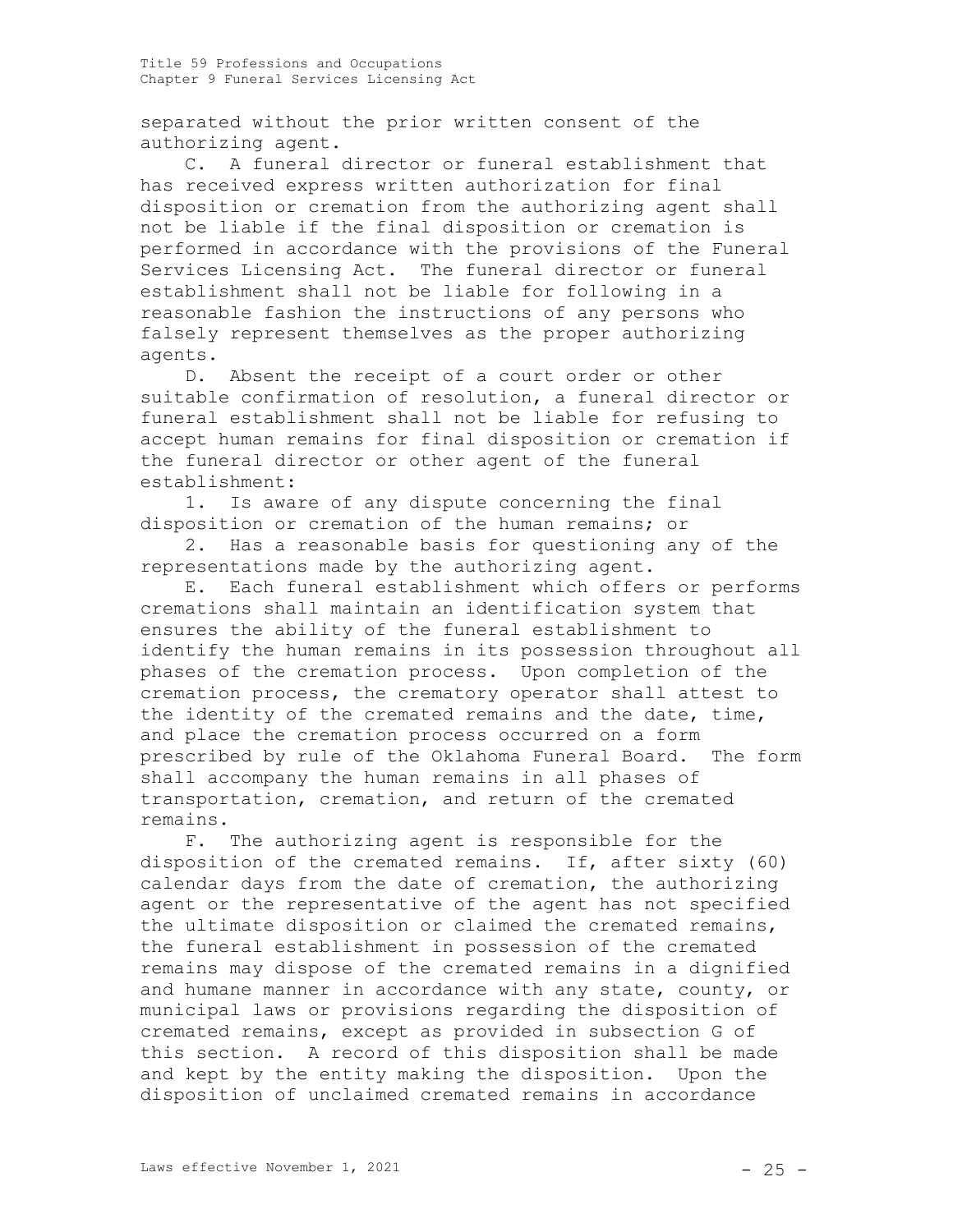with this subsection, the funeral establishment and entity which disposed the cremated remains shall be discharged from any legal obligation or liability concerning the disposition of the cremated remains.

G. If the authorizing agent determines that the unclaimed cremated remains are those of a military veteran, the funeral establishment may transfer the remains to a charitable organization approved by the Military Department of the State of Oklahoma for the purpose of providing a dignified and honorable funeral for the veteran at a veterans cemetery. The charitable organization shall be listed as an exempt organization under Section 501(c) of the Internal Revenue Code, 26 U.S.C., Section 501(c). Upon the transfer of the veteran's remains to the charitable organization, the funeral establishment shall be discharged from any legal obligation or liability concerning the disposition of the cremated remains.

## **§59-396.30. Licenses – Requirements – Records and reports – Compliance with state and federal health and environmental laws – Inspections.**

A. No person shall dispose of the body of any deceased person by cremation or other similar means, within this state, without first having obtained from the Oklahoma Funeral Board an annual license to operate a crematory.

B. Application for an annual license shall be made to the executive director of the Board upon forms prescribed and furnished by the executive director, shall give the location of the crematory, and any other information as the executive director shall require, and shall be accompanied by the crematory license fee pursuant to Section 396.4 of this title. A crematory shall not be licensed separately from a funeral or commercial embalming establishment but shall be licensed in conjunction with and operated by a funeral service or commercial embalming establishment. Annual licenses shall expire on December 31 each year, shall specify the name or names of the owners of the crematory and the location thereof, the funeral director in charge, and shall not be transferable either as to the ownership of the crematory, the funeral director in charge or as to the location thereof. The first annual license issued for any crematory at any location shall not be issued by the executive director until the executive director has been satisfied:

1. That the crematory is, or will be, so constructed as to be capable of reducing the body of a deceased person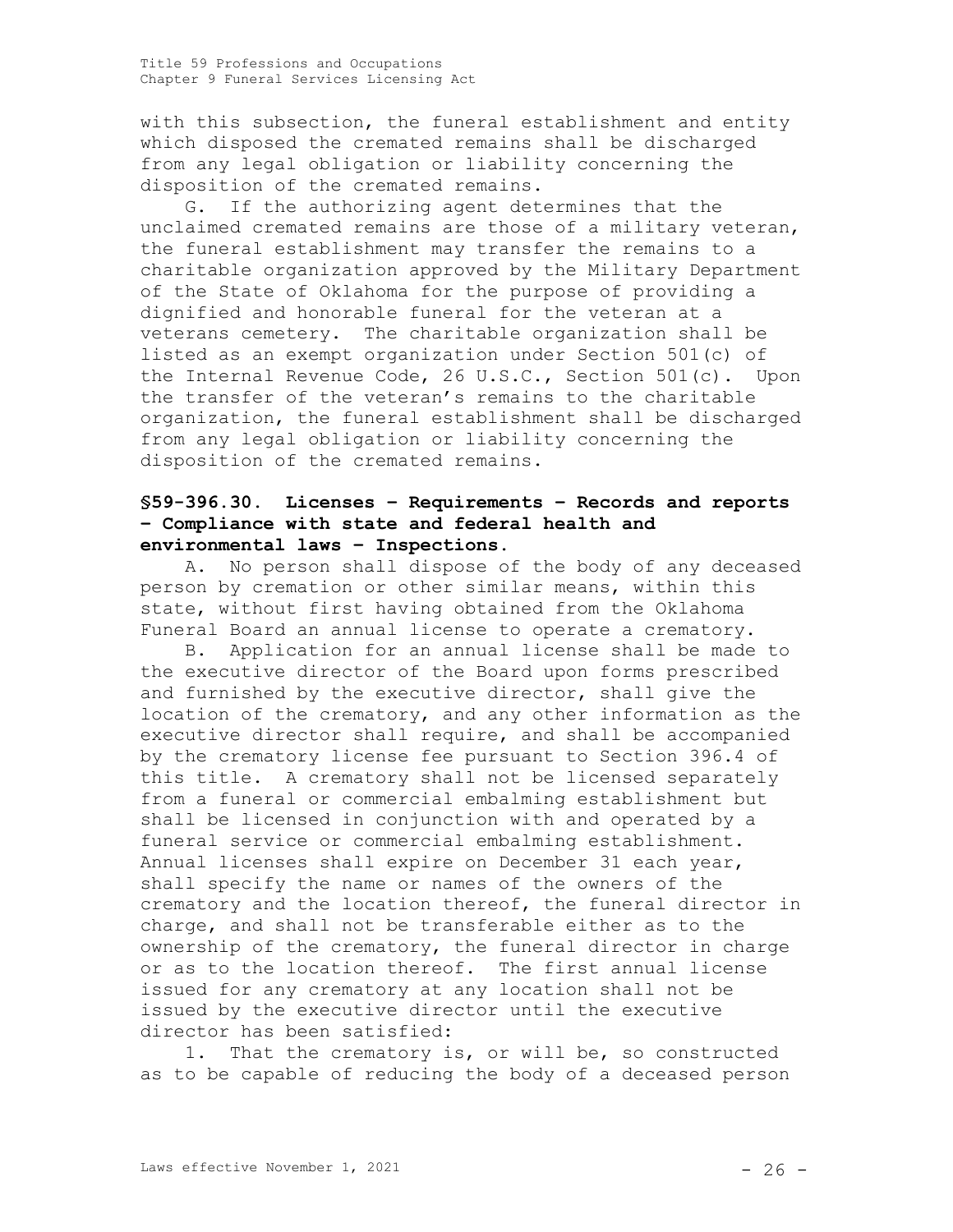to a residue which shall not weigh more than five percent (5%) of the weight of the body immediately after death; and

2. That the crematory has at least one operable crematory for cremation.

The requirement of paragraph 1 of this subsection may, but need not, be waived by the executive director for any subsequent annual license issued for the same crematory.

C. All funeral establishments performing cremations shall have a licensed funeral director in charge.

D. Each funeral establishment performing cremation services shall keep records as required by the Board to assure compliance with all laws relating to the disposition of dead human remains and shall file annually with the Board a report in the form prescribed by the Board describing the operations of the licensee, including the number of cremations performed, the disposition thereof, and any other information that the Board may require by rule.

E. A funeral establishment performing cremation services shall be subject to all local, state, and federal health and environmental requirements and shall obtain all necessary licenses and permits from the Oklahoma Funeral Board, and the appropriate federal and state health and environmental authorities.

F. Crematories licensed by the Board on the effective date of this act shall be exempt from the provisions of subsections C, D and E of this section.

G. All crematories shall be subject to inspection, at all reasonable times, by the Board or its duly authorized agents or employees.

## **§59-396.31. Rules for licensing, inspection, and regulation of crematories.**

The Oklahoma State Board of Embalmers and Funeral Directors is authorized, pursuant to the Administrative Procedures Act, to adopt and promulgate rules necessary for the licensing, inspection, and regulation of crematories.

#### **§59-396.32. Residue of cremated body.**

The residue resulting from the cremation of the body of a deceased person may be transported in this state in any manner, without any permit therefor, and may be disposed of in any manner desired or directed by the person or persons charged by law with the duty of burying the body.

### **§59-396.33. Cremation without license and permit a felony.**